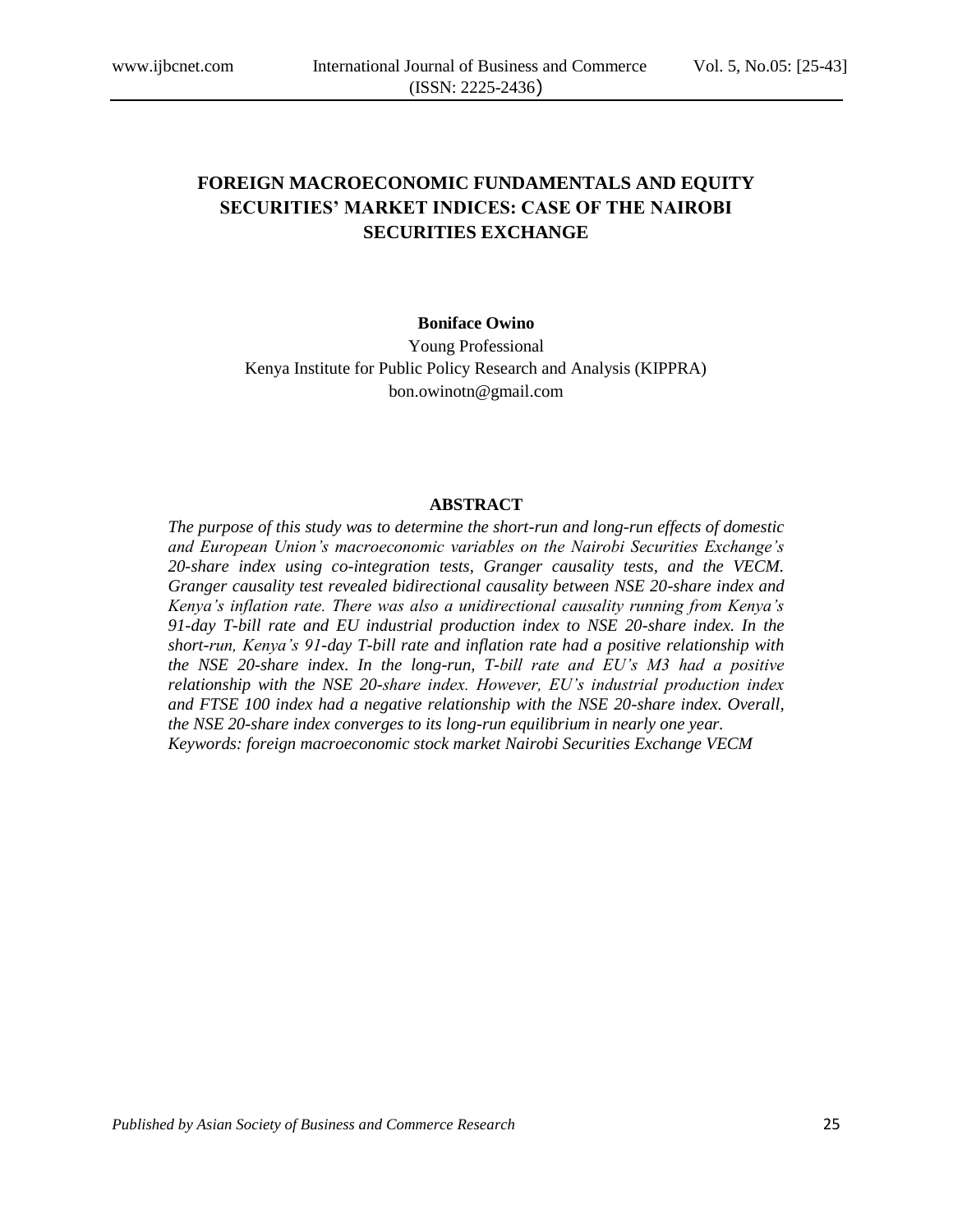# **1. INTRODUCTION**

## *1.1 Background*

Total returns on equity securities consist of two components namely, dividend and capital gain. Dividend refers to the periodic cash flows or income paid by a corporation to holders of its shares (Jones, 2010). Capital gain, on the other hand, is the difference between the price at which an equity security is purchased and the price at which it is sold at the end of the holding period. This means that a price change is an important determinant of total returns on equity securities, especially, in a market where investors focus on capital gains rather than cash dividends. Consequently, financial investors have to understand the factors that determine the prices of equity securities and consider such factors when investing in order to improve earnings.

According to Shubiri (2010), prices of equity securities are influenced by firm specific, as well as, external factors. Firm specific factors include profitability, strength of the balance sheet, and corporate governance among others. External factors that affect prices include industry regulation and government policies; domestic and global macroeconomic variables; international trade policies; equity securities' market structure and conduct; and national and global politics (Shubiri, 2010).

Conceptually, the price of an equity security or instrument is determined by the expected total cash dividends in perpetuity and the expected discount rate (Cochrane, 1998). The dividend paid at time t+1 is a function of among other factors, the nature of future revenue growth opportunities and macroeconomic variables that affect firm profits. Equity securities fully reflect all available information concerning the state of the economy and firm specific factors if the market is efficient (Fama, 1970). However, equity securities markets are not always efficient (Alshogeathri, 2011). Market inefficiency implies that changes in equity prices are not random. Thus, price changes at time t+1 can be predicted from information available at time t. This implies that changes in Kenya's macroeconomic variables are expected to influence equity prices at the Nairobi Securities Exchange.

Globally, equity securities markets are undergoing rapid evolution due to technological advancements, regulatory changes, and elimination of barriers to international trade. These factors have led to development of more interlinked economies, thereby improving the level of equity market synchronization globally (Ali, Butt, & Rehman, 2011). In Kenya, the government focused on integrating its economy with the rest of the world through financial and trade liberalization policies. This involved elimination of import quotas, reduction of import duties, signing bilateral/ multilateral trade agreements with other countries, as well as, removal of capital account and foreign exchange restrictions (Gertz, 2009). According to Williams and Liao (2006), financial and trade integration increases the speed and ease with which macroeconomic risks that affect prices of equities and market indices are transmitted from one market to another. Thus, changes in the macroeconomic fundamentals of Kenya's major trading partners are also likely to affect equity securities' prices at the NSE by influencing the level of economic activity and firm profits in the country. It is against this background that this study sought to determine the effect of domestic and European Union (EU) macroeconomic variables on the Nairobi Securities Exchange market indices. The EU is one of Kenya's major financial and trade partner (KNBS, 2013). The unique contribution of this study is that it estimates the effects of foreign (EU) macroeconomic fundamentals on the NSE 20-share index, which has been ignored in the extant literature.

## *1.2 Statement of the Problem*

Kenya's economy experienced significant macroeconomic volatility in the last three decades as shown in figure 1. This included the low inflation rate of 1.6% in 1995 against a high rate of 26% in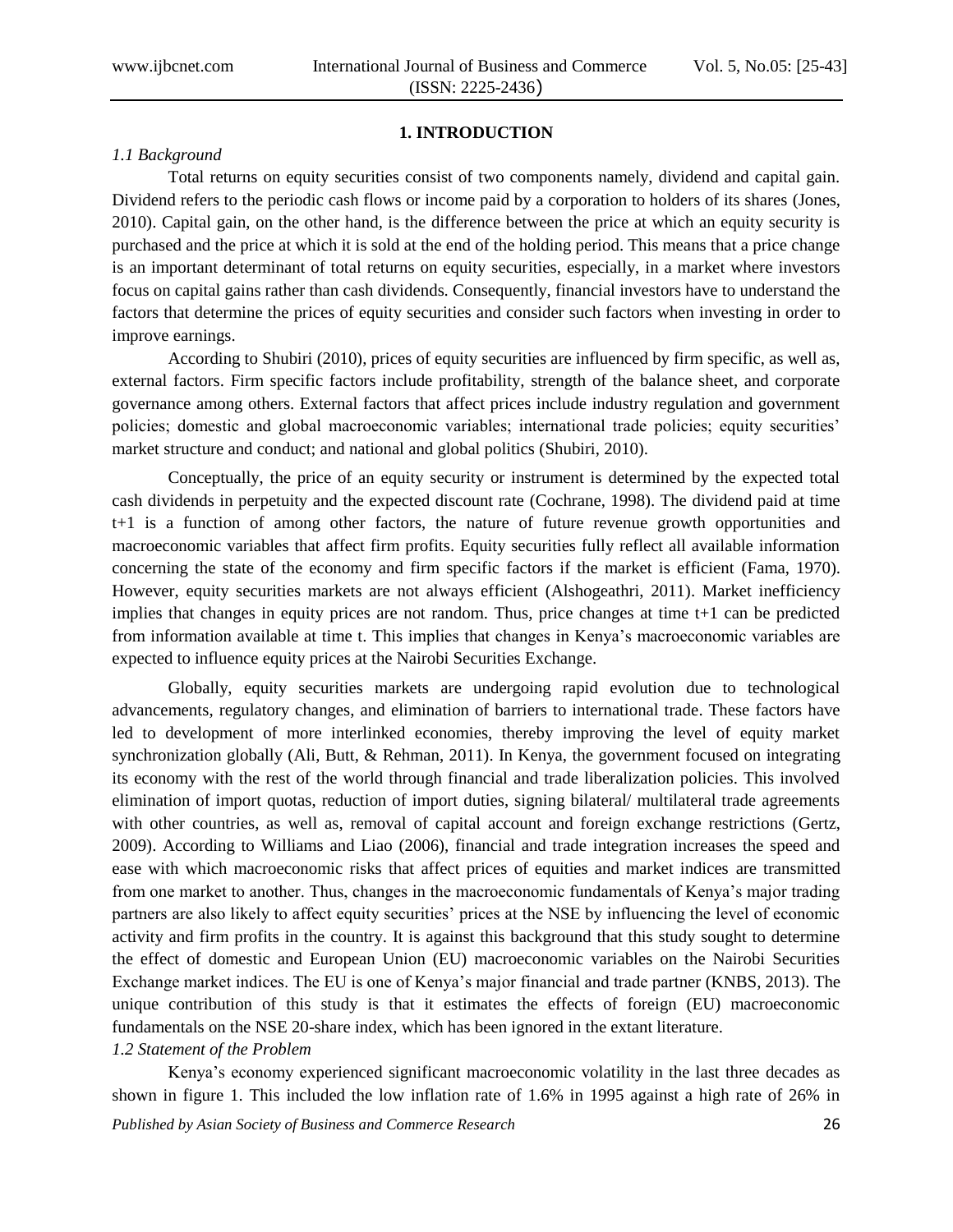2008. 91-day T-bill rate was as high as 84% in June 1993 and as low as 1% in October 2003 (Central Bank of Kenya, 2015). These fluctuations are likely to cause volatility in equity prices, thereby causing losses and capital flight at the NSE. Thus, a clear understanding of the effect of significant fluctuation in macroeconomic variables on equity prices is required by the government and financial investors to formulate public policy and make informed investment decisions respectively. In Kenya, the effects of both foreign and domestic macroeconomic variables on equity prices is not well documented as depicted in the mixed results of existing empirical studies. For instance, Muthike and Sakwa (2009) found that 91 day T-bill rate and inflation rate had no statistically significant effect on the NSE 20- share index. By contrast, Kimani and Mutuku (2013) showed that inflation rate had a statistically significant effect on the NSE 20-share index, whereas Ochieng and Oriwo (2012) found that 91-day T-bill rate had a statistically significant effect on the NSE All Share Index (NASI).

Trade and financial liberalization policies have strengthened economic integration between Kenya and the European Union (Gertz, 2009). Consequently, exogenous macroeconomic shocks originating from the EU are likely to affect the balance sheets, net cash flows, and profits of local firms, and their ability to pay dividends. As a result, equity prices at the NSE are expected to change as investors react to new information concerning the state of the EU economy. Despite the increasing level of trade and financial integration between the EU and Kenya, little attention has been given to the possible effects of changes in EU macroeconomic variables on NSE market indices. Existing studies have focused on the effect of the EU and the US macroeconomic variables on emerging equity markets in Latin America, the Middle East, and the Far East. In Africa, the studies have focused on the effect of EU macroeconomic variables on equity securities' market indices in South Africa and the countries in the Middle East and North Africa (MENA) region. Therefore, the purpose of this study was to determine the effect of both domestic and EU macroeconomic variables on the NSE 20-share index.



Figure 1: Fluctuation in Kenya's macroeconomic variables and NSE 20-share index

*Source: Graph based on data from CBK and KNBS*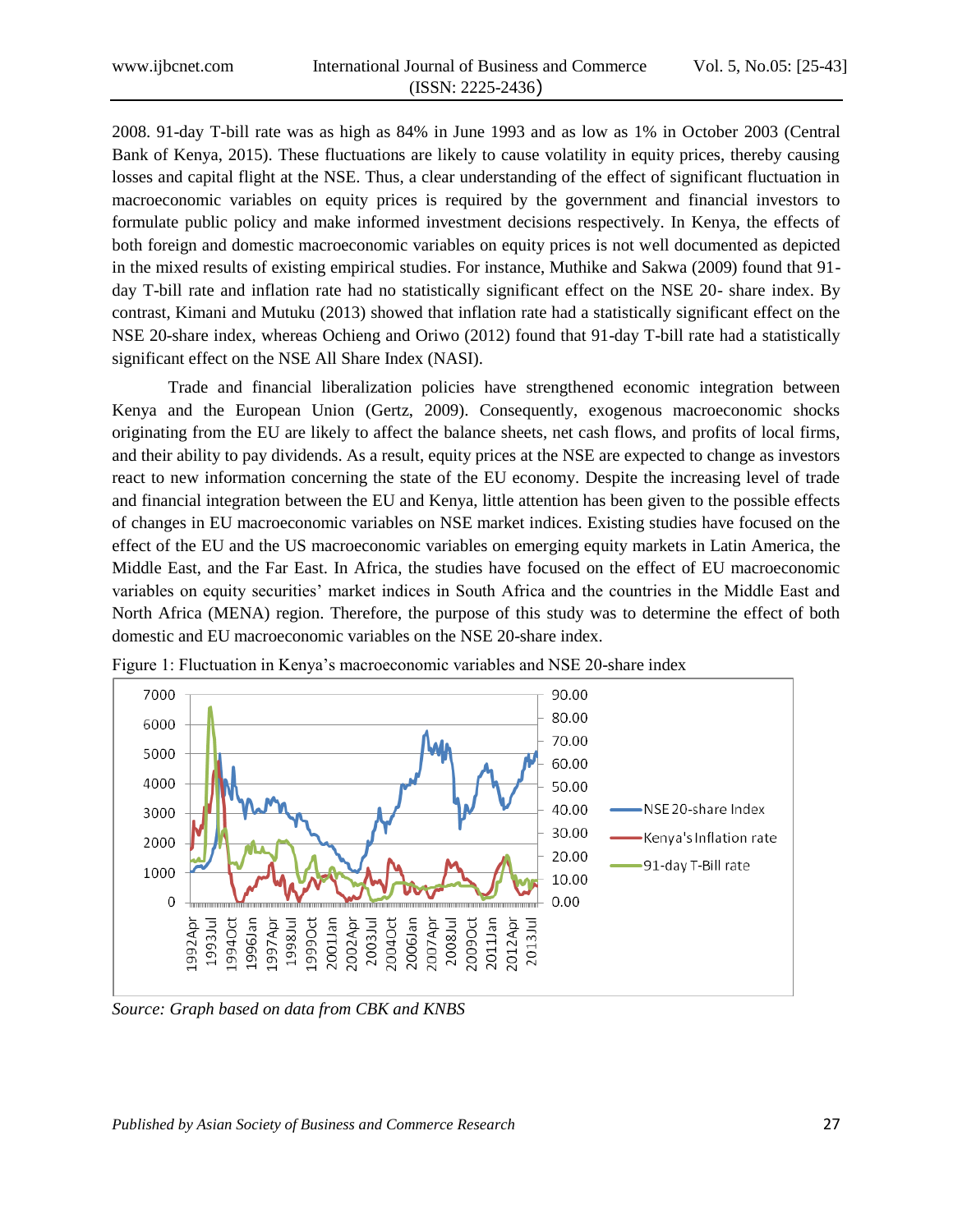### *1.3 Objectives of the Study*

The broad objective of the study was to analyze the relationship between the NSE 20-share index and both foreign (EU) and domestic macroeconomic variables.

The specific objectives of the study were:

- I. To determine the effect of Kenya's macroeconomic variables on the NSE 20-share index
- II. To determine the effect of European Union's macroeconomic variables on the NSE 20-share index
- III. To infer policy measures that could be adopted by financial investors and the government of Kenya to make investment decisions and improve the market's performance respectively

## **2. LITERATURE REVIEW**

## *2.1 Theoretical Literature Review*

## 2.1.1 Arbitrage Pricing Theory (APT)

According to the APT, the risk of holding an equity security comes from macroeconomic (systematic) and idiosyncratic factors. Macroeconomic risk factors have a systematic effect on the entire equity securities market and cannot be eliminated through portfolio diversification (Roll & Rose, 1980). By contrast, idiosyncratic risk factors are unique to each equity security and can be eliminated in a broadly diversified portfolio. The APT pricing model expresses the rate of return on an equity security as a linear function of multiple factors including macroeconomic variables. Mathematically, the APT model is expressed as:

$$
R_i = E(R_i) + b_{i1}F_1 + b_{i2}F_2 \cdots + b_{ik}F_k + \varepsilon_i
$$

Where

 $R_i$  denotes the random rate of return on the  $i<sup>th</sup>$  asset

 $E(R_i)$  denotes the expected rate of return on the  $i^{\text{th}}$  asset

 $b_{ik}$  denotes the sensitivity of the *i*<sup>th</sup> asset's return to the factor  $F_k$ 

 $F_k$  denotes the  $k<sup>th</sup>$  factor (systematic risk) that affects returns on equities

 $\epsilon_i$  is a white noise error term (unsystematic risk factor)

According to Azeez and Yonoezawa (2003), the APT lacks theoretical guidance on the selection of the appropriate set of macroeconomic variables to be included in the model. Thus, the researcher has to choose the variables/ factors that provide the best explanation for his sample.

From equation 1, investors price equity securities by determining the effects of the factor sensitivities on the rate of return (Cochrane, 1998). For instance, equity prices will increase if the factor sensitivities indicate that a change in certain macroeconomic variables (systematic risk factors) will boost the rate of return.

## 2.1.2 The Present Value Cash Flow Model (PVM)

According to the PVM, the current price of an equity security is determined by its expected future cash flows (dividends) and future discount rate. The factors that determine future profits and future dividend streams of an equity security will affect its present value or price (Culp & Cochrane, 2003). The PVM is presented as follows:

$$
P_{i,t} = \sum_{n=1}^{\infty} \frac{E(D_{i,t+n})}{(1+k_i)^n}
$$
 2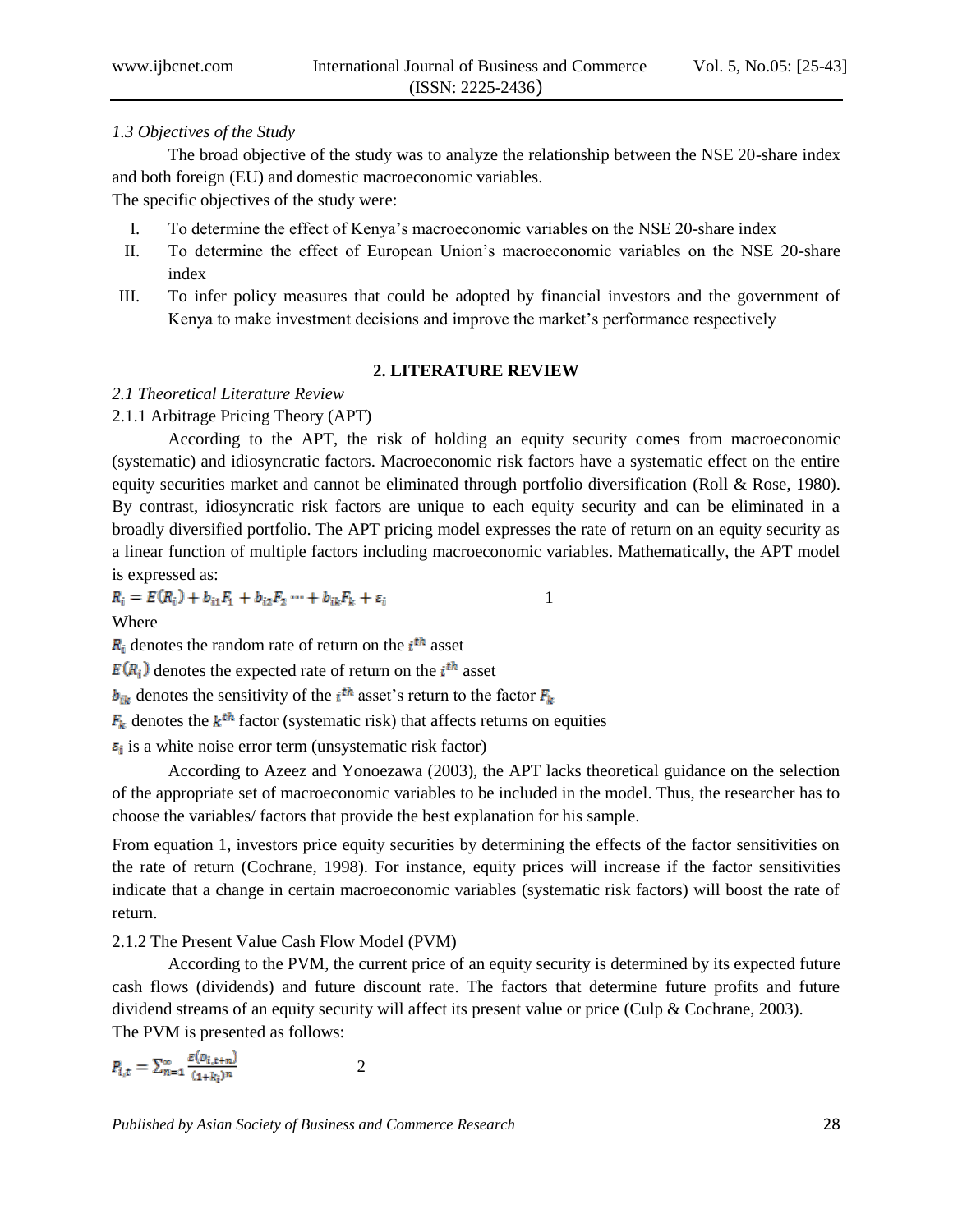Where  $P_i$  is the equity's current price (at time t);  $(D_{i,t+n})$  denotes future discounted cash flows (dividends);  $1 + k_i$  is the discount factor in which  $k_i$  is the discount rate; E is the expectation operator.

From equation 2, any macroeconomic factor that affects either the dividend stream or discount rate or both will affect the current price of an equity security. Specifically, economic growth measured by GDP or aggregate industrial production leads to increased corporate earnings, which in turn improves the present value of listed firms. This leads to increased demand for investments in equity securities, which ultimately increases equities' prices and market index (Chen, Roll, & Ross, 1986). A high unemployment rate reduces aggregate consumption and corporate earnings. The resulting reduction in expected dividends leads to a decline in equity securities' market index.

According to Fama (1981), inflation has a negative relationship with equity prices. A rise in inflation may increase the nominal risk-free rate and hence the discount rate, which in turn causes a decline in equities' prices. However, inflation rate can also have a positive relationship with equity prices and market index (Fisher, 1930). An increase in money supply may lead to improved economic growth, which in turn improves corporate earnings and equities' prices. However, if the increase in money supply raises inflation, the discount rate will increase. As a result, the prices of equity securities and market index will reduce.

A reduction in lending interest rate lowers the cost of borrowing. This enables companies to expand their operations, which in turn improves their equity prices. However, if a substantial amount of equity securities are purchased with borrowed money, a rise in lending interest rate will increase the cost of investing. The resulting reduction in demand for equity securities will lead to price depreciation and a decline in the market index.

## *2.2 Empirical Literature*

## 2.2.1 Domestic Macroeconomic Variables

Equity securities markets are considered to be in direct competition with financial markets for investable capital. This implies that investment products in the financial market such as T-bill are alternatives/ substitutes to equities. This perspective is supported by Ochieng and Oriwo (2012) who found that 91-day T-bill rate had a long-run negative relationship with Nairobi Securities Exchange's All Share Index (NASI). Kralik (2012) also found a negative relationship between 91-day T-bill rate and Romanian equity securities market index in the short-run and long-run.

However, investors do not always consider T-bill and equity securities as alternative investment opportunities. Indeed Ratanapakorn and Sharma (2007) in their study of the relationship between macroeconomic variables and stock market returns in the US found that 91-day T-bill rate had a positive relationship with equity market index. Kuwornu (2012) further showed that Nigeria's 91-day T-bill rate had a positive effect on equity market index both in the short and long-run. However, Junkin (2011), Naik and Padhi (2012), and Addo and Sunzuoye (2013) found that 91-day T-bill rate had no short or long-run relationship with equity market indices in South Africa, India, and Ghana respectively.

In their study of factors affecting equity market indices in Iran, Yahyazadehfar and Babaie (2012) supported the thesis that an increase in lending interest rate has a negative effect on equity securities market indices by increasing the cost of investable capital. Hassan and El-Gezery (2010) concurred with Yahyazadehfar and Babaie (2012) in his study of determinants of equity prices, which found a negative relationship between Egypt's equity market index and interest rates. Similar results were found by Terfa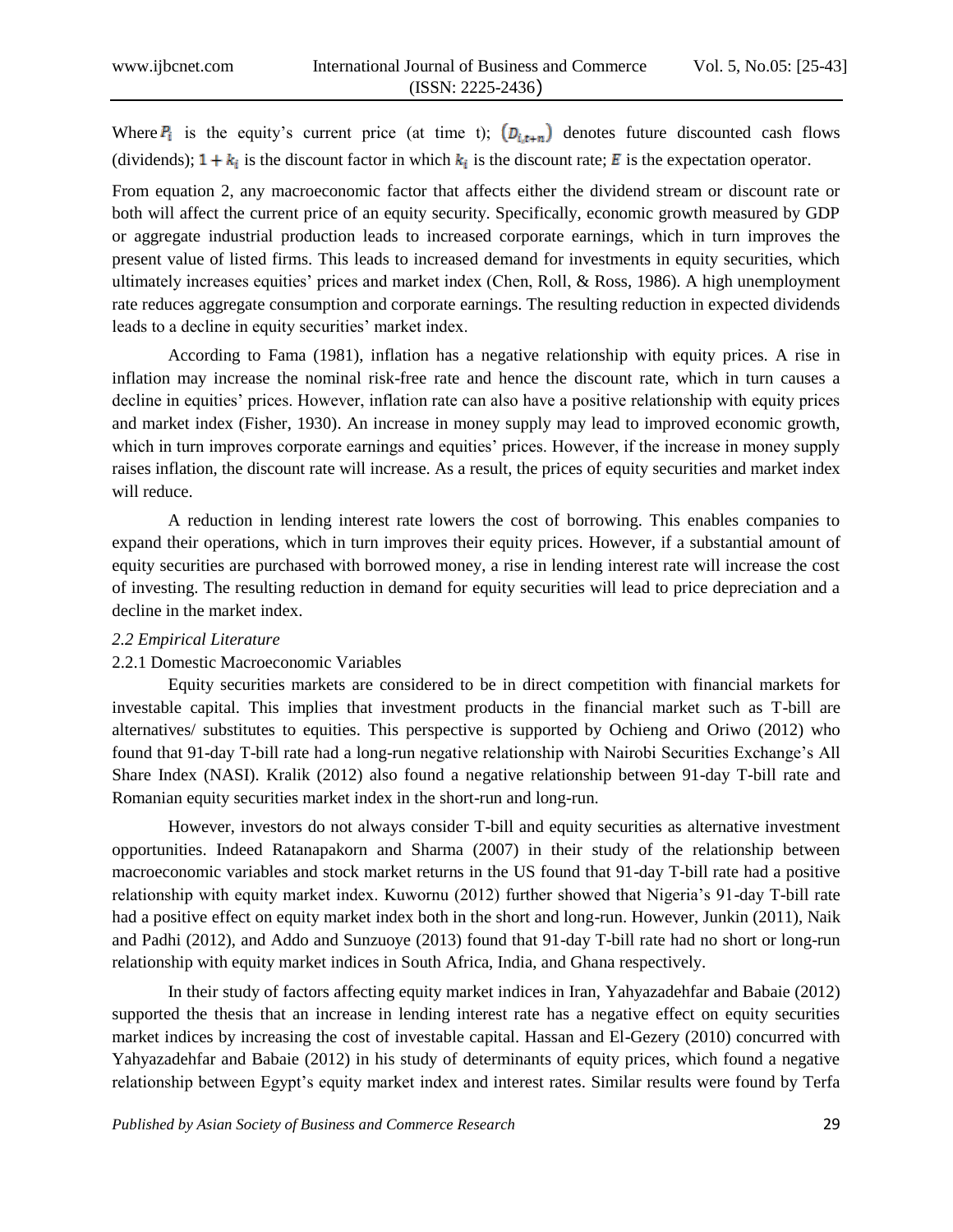(2010) in Nigeria; Addo and Sunzuoye (2013) in Ghana; Savasa and Samiloglub (2010) in Turkey; and Kralik (2012) in Romani. The negative relationship between lending rate and market indices underscores the importance of reducing the cost of financial capital to boost equity markets' performance.

The expected negative effect of lending interest rate on equity market indices, however, does not hold in all economies due to differences in the level of market and economic development. For instance, in China and the US Bellalah, Levyne and Masood (2013) found a positive relationship between lending interest rate and market indices.

Focusing on the determinants of equity market indices in Kenya, Kimani and Mutuku (2013) found a negative relationship between deposit interest rate and Nairobi Securities Exchange's 20-share index. Adam and Tweneboah (2007) also found similar results in Ghana. These findings suggest that cross market returns differentials is a key determinant of financial investors' choice of investment products.

An increase in quantity of money in circulation can increase the demand for equities, thereby increasing prices and market indices. Naik and Padhi (2012) supported this premise in their study that found a positive relationship between M2 and India's equity market index in the long-run. Hosseini, Ahmad and Lai (2011) and Savasa and Samiloglub (2010) also found positive long-run relationship between M2 and equity market indices in China and Turkey respectively. However, in China, the US, and Japan, Bellalah, Levyne and Masood (2013) found both short-run and long-run positive relationship between quantity of money proxied by M3 and equity market indices. The positive relationship implies that monetary policy matters in equity market development.

An increase in quantity of money can also raise inflationary pressures, which in turn reduces equity prices and market indices. Indeed Hassan and El-Gezery (2010) found that M2 had a negative relationship with equity market index in Egypt. Moreover, M2 Granger caused Egypt's equity market index. Alshogeathri (2011) also established a negative long and short run relationship between quantity of money (M1) and equity market indices in Saudi Arabia.

According to Kimani and Mutuku (2013), inflation rate has a negative long-run relationship with equity market indices. Their finding is consistent with Naik and Padhi (2012) and Alshogeathri (2011) who found similar results in India and Saudi Arabia. The negative effect of inflation on equity prices/ market indices, however, has been disputed in several empirical studies. For instance, Adam and Tweneboah (2007) found a positive and statistically significant relationship between inflation and equity market indices in Ghana. Hosseini, Lai and Ahmed (2011) also found similar results in China and India. The positive relationship supports the argument by Fisher (1930) that investing in equity securities is a hedge against inflation. Nonetheless, Terfa (2010); Hassan and El-Gezery (2010); and Ochieng and Oriwo, 2012 did not find statistically significant relationship between inflation and equity market indices.

Economic growth proxied by measures such as GDP and industrial production index is expected to increase firm profits, thereby improving firm valuation and equity market indices. This argument is consistent with Kimani and Mutuku (2013) who found that GDP had a positive and statistically significant long-run relationship with NSE 20-share index. In India, Naik and Padhi (2012) found a positive relationship between industrial production index and equity market index. This is consistent with Bellalah, Levyne and Masood (2013) Savasa and Samiloglub (2010) who found similar results. Surprisingly, Hosseini, Lai and Ahmed (2011) found a negative relationship between industrial production index and equity market indices in China and India.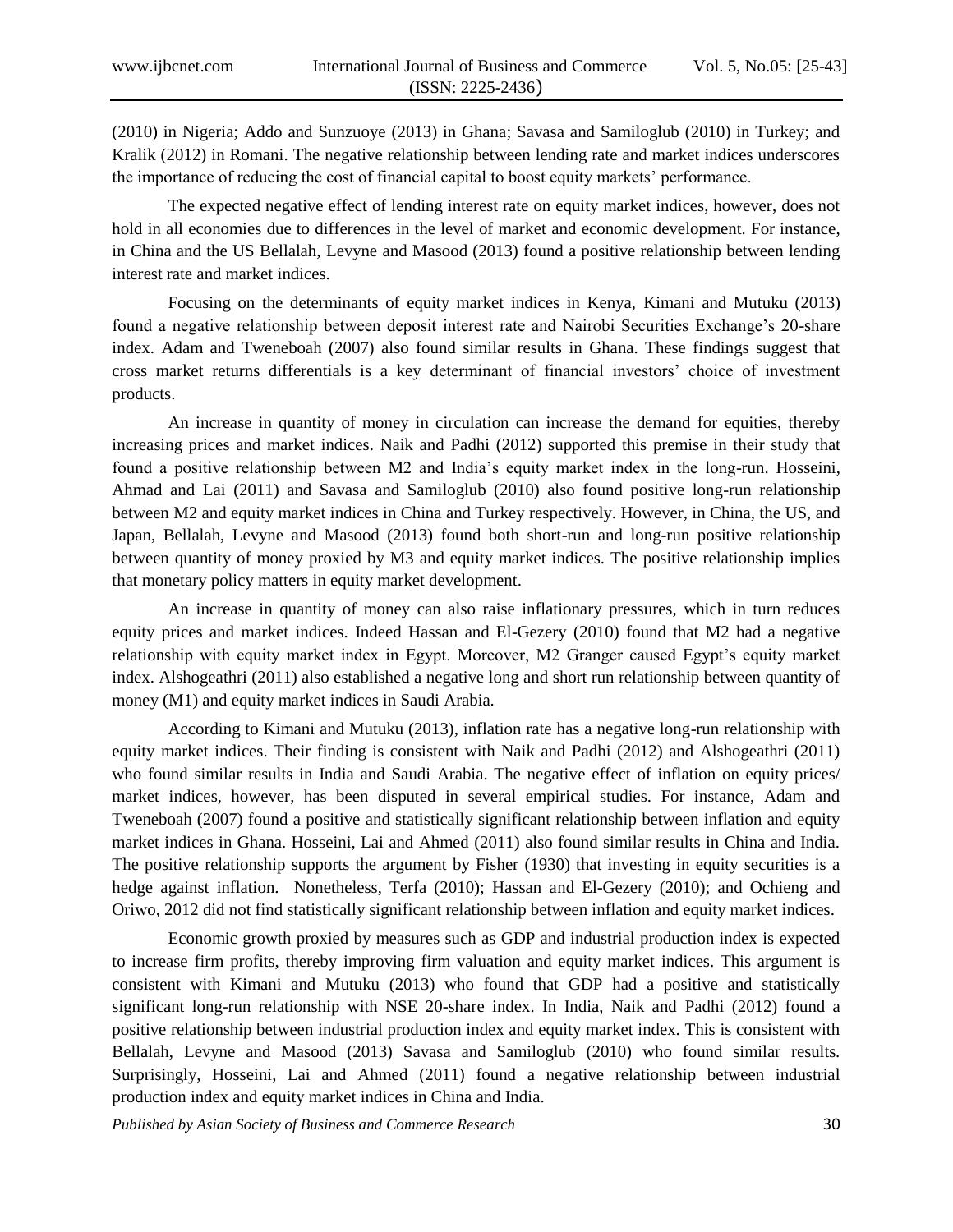A depreciation of local currency makes equities in the domestic market cheaper to foreign investors, thereby improving market performance through the demand channel. Junkin (2011) supported this premise in his study, which showed that exchange rate had a positive relationship with equity market index in South Africa. This is consistent with Terfa (2010), Hassan and El-Gezery (2010) who also found a positive relationship between exchange rate and equity market index in Nigeria, Egypt.

However, a depreciation of domestic currency can also lead to capital flight as foreign investors exit equity markets to avoid exchange rate losses. Thus, a depreciation of local currency can have a negative effect on equity market index. Indeed Kimani and Mutuku (2013) found a negative relationship between the NSE 20-share index and exchange rate in Kenya. Their results are consistent with Adam and Tweneboah (2007), Kralik (2012) and Savasa and Samiloglub (2010) who found similar results in Ghana, Romania, and Turkey.

2.2.2 Effect of Foreign Macroeconomic Variables on Equity Securities Market Indices

In their study of foreign macroeconomic variables' influence on equity market indices, Samitas and Kenourgios (2007) concluded that Poland, Czech Republic, Slovakia, and Hungary are neither perfectly integrated nor segmented from foreign equities markets. In the long-run, US industrial production index had a positive and statistically significant relationship with Poland's equity market index. By contrast, US interest rate had a negative effect on Poland's equity market index. Additionally, there were statistically significant short-run relationships between German's industrial production and interest rate with market indices in the four markets. Nonetheless, Samitas and Kenourgios (2007) considered only developed countries in Europe. Thus, their study does not provide information concerning the likely effects of US and EU macroeconomic variables on equity market indices in developing African countries such as Kenya.

In China, Gracia and Yu (2010) found that US consumer confidence index (CCI) had a statistically significant and positive relationship with Shanghai Composite Index (equity market index for China) in the short and long-run. By contrast, US industrial production had a negative relationship with Shanghai Composite Index in the long-run.

According to Vera-Juarez and Garza-Gracia (2010), US industrial production had a positive effect on equity market indices in Mexico and Chile, but not in Brazil in the short-run and long-run. US interest rate had a positive effect on equity market indices in Brazil and Chile and a negative effect on Mexico's equity market index in the long-run. Since Mexico's economy is highly linked to that of the US, a rise in US interest rate increases the cost of investing in equities in Mexico, which in turn leads to a decline in Mexico's equity market index. Vera-Juarez and Garza-Gracia (2010) also found that China's industrial production index had a positive effect on equity market indices in Mexico, but not in Chile and Brazil. Chinese interest rate had a positive short-run and long-run relationship with equity market indices in Brazil and Chile. However, Chinese interest rate was negatively related to Mexico's equity market index in the long-run. These findings suggest that foreign macroeconomic fundamentals affect various countries differently.

Focusing on mature equity markets, Nasseh and Strauss (2000) concluded that foreign macroeconomic variables influence equity market indices in France, German, Italy, Netherlands, Switzerland, and the UK. For every pair of these countries, the researchers found that foreign industrial production had a positive effect on equity market indices in the long-run and short-run. By contrast, foreign short-term interest rate had a negative effect on equity market indices (Nasseh & Straus, 2000).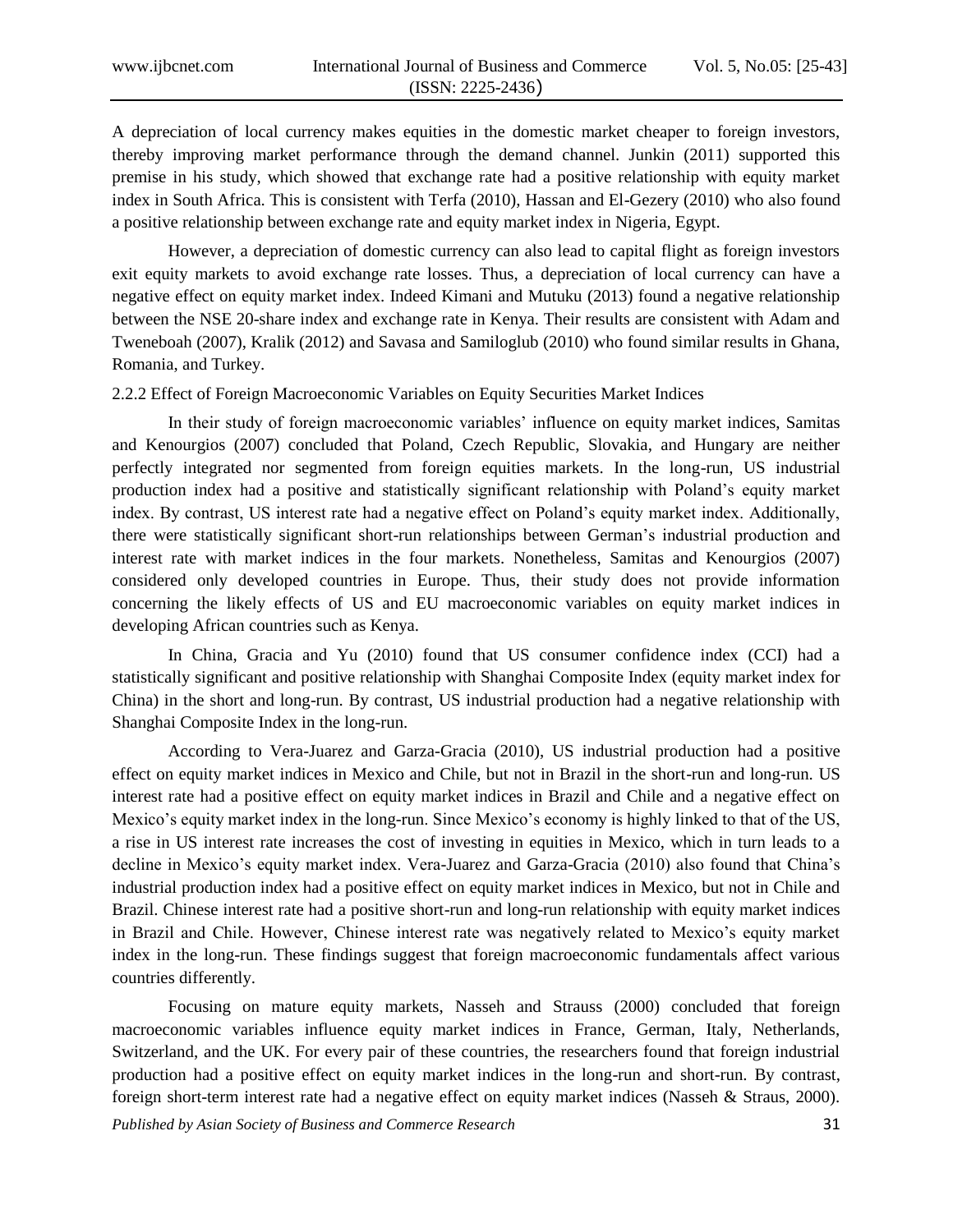The study, however, failed to determine the existence of causal relationships between the equity market indices and the foreign macroeconomic variables.

Anaraki (2010) analyzed the response of equity prices in the European Union to changes in US macroeconomic fundamentals. The researcher found that US industrial production index and Federal Reserve Fund rate Granger caused market index (EU Dow Jones). US Federal Reserve fund and industrial production index had a positive effect on EUDJ only in the short-run.

In sum, the literature reviewed presents mixed results. Additionally, the effect of foreign macroeconomic fundamentals on domestic market indices has mainly been estimated in developed and emerging markets in Asia, Latin America, and Europe. The African continent has been given little attention in this regard. This study sought to fill this gap by estimating the effect of both domestic and foreign macroeconomic variables on market indices in the context of a developing African country.

## **3. METHODOLOGY**

#### *3.1 Analytical Framework*

Based on the arbitrage pricing theory and the present value cash flow model, the NSE 20-share index was conceptualized as a function of Kenya's inflation rate, 91-day T-bill rate, as well as, European Union's quantity of money (M3), industrial production index, and inflation rate.

Most macroeconomic and financial time series data such as equity prices, dividends, consumption, inflation rate, and income have theoretical long-run relationships. These variables evolve overtime; thus, they are often non-stationary (Hendry & Juselius, 1999). Using non-stationary time series data can lead to incorrect conclusion that two variables are related when they are actually not related. The common methods of transforming non-stationary to stationary series involve de-trending or differencing the data. However, these techniques often lead to a loss of long-run information about the relationship between the variables. In response to these drawbacks, Granger (1969) introduced the co-integration technique (test) to analyze non-stationary time series without losing important long-run information. Two variables that are integrated of order one have a long-run relationship if their linear combination is stationary.

The techniques for testing for co-integration include the Johansen-Juselius co-integration test, Engle-Granger co-integration test and Autoregressive Distributive Lag (ARDL) bounds tests. Unlike the Johansen-Juselius method and the ARDL bounds tests, the Engle-Granger test does not identify multiple co-integrating vectors (Hendry & Juselius, 1999). Consequently, this study used the Johansen-Juselius cointegration test because of its simplicity and ability to identify multiple co-integrating vectors. The vector error correction model (VECM) is used to estimate the long-run and short-run relationships between cointegrated variables.

## *3.2 Model Specification*

The empirical model was defined as:

 $\label{eq:LSE1} LNSEI_t = \alpha_t + \beta_1 LINF_{K,t} + \beta_2 LI_{K,t} + \beta_3 LM3_{EU,t} + \beta_4 LINF_{EU,t} + \beta_5 LIP_{EU,t} + \beta_6 LFTSE100_{EU,t} + \mu_t \quad 3$ 

Where:

 $L$  denotes natural logarithm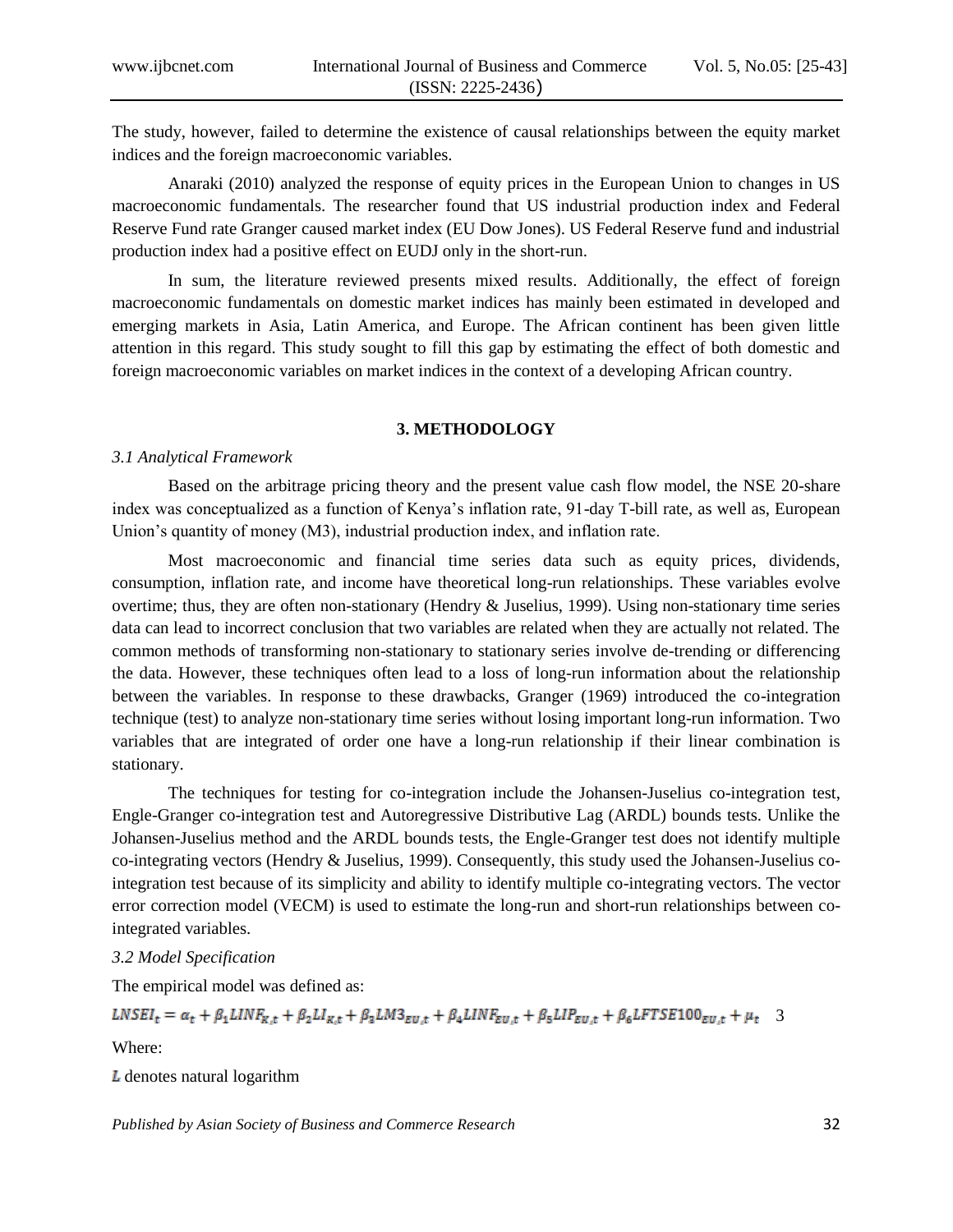**NSEI** is Nairobi Securities Exchange's 20-share Index

 $INF_R$  is Kenya's inflation rate

 $I_{\kappa}$  is Kenya's interest rate (91-day T-bill rate)

 $M3_{\text{EU}}$  is European Union's quantity of money (M3)

 $INF_{EU}$  is European Union's inflation rate

 $IP_{EU}$  is European Union's industrial production index

 $FTSE100<sub>EU</sub>$  is London Stock Exchange's index

**t** denotes time  $\beta_1 \cdots \beta_6$  are parameters to be estimated  $\alpha$  is a constant  $\mu$  is a stochastic error term

*3.3 Data Sources* 

This study used monthly data for the period 1993 to 2013. Kenya's reported inflation rate and the NSE 20-share index data were obtained from Kenya Bureau of Statistics (KNBS), whereas the 91-day Tbill rate was obtained from the Central Bank of Kenya (CBK). European Union's inflation rate, industrial production index, and quantity of money (M3) data were obtained from Eurostats, whereas the FTSE 100 index data was obtained from FTSE Group.

#### *3.4 Estimation Strategy*

Unit Root Test

The Augmented Dickey-Fuller (ADF) test was used to determine the stationarity of each variable. The ADF test was based on a model of the form:

 $\Delta y_t = \theta + \beta T + \rho y_{t-1} + \sum_{i=1}^{N} \gamma_i \Delta y_{t-i} + \mu_t$  4 Where:  $\Delta y_t$  and  $y_t$  denote the first difference and levels respectively of the relevant variable **T** is a time trend denotes time period  $\theta$ ,  $\beta$ ,  $\rho$ , and  $\gamma_i$  are parameters  $\mu_t$  is a white noise error term The ADF tests the hypothesis:  $H_0: \rho = 0$  implies that the series has a unit root (non-stationary)  $H_0: \rho < 0$  implies that the series has no unit root (stationary)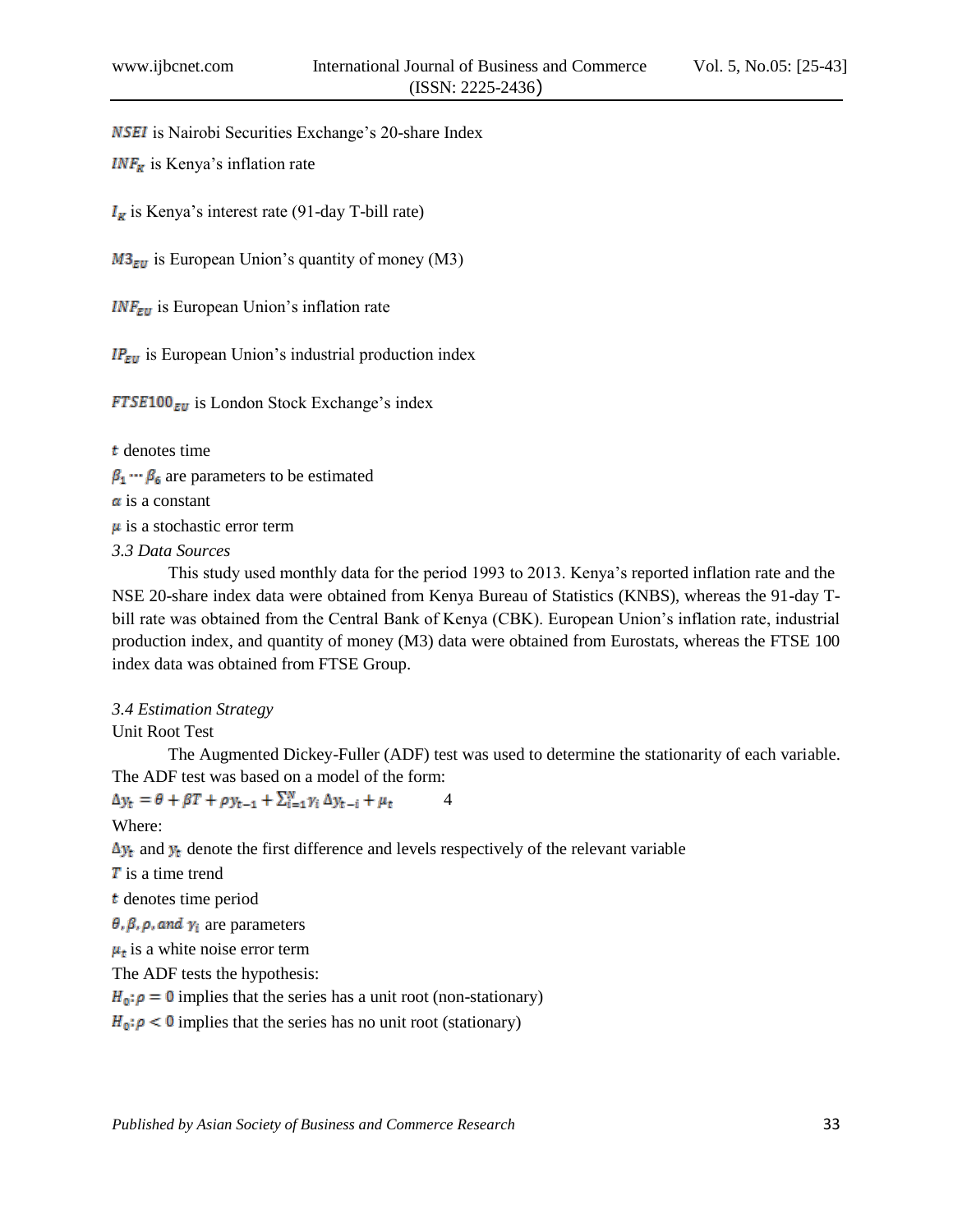Co-integration Test

The presence of co-integration was tested using the Johansen-Juselius method. The test is based on a  $VAR_{(p)}$  of the form:

$$
Y_t = \mu + A_1 Y_{t-1} + A_2 Y_{t-2} \cdots A_p Y_{t-p} + \varepsilon_t \tag{5}
$$

Where

 $Y_t = (Y_{1t} \cdots Y_{nt})$  is a vector of the variables considered in the study

denotes time period

 $\mu$  and  $A$ 's are matrices of parameters to be estimated

 $\bf{p}$  is the maximum lag length

 $\epsilon_t$  is a vector of white noise error terms

Equation 5 can be rewritten as a VECM of the form:

 $\Delta Y_t = \mu + \pi Y_{t-1} + \sum_{i=1}^{\rho-1} r_i \Delta Y_{t-i} + \varepsilon_t$  6

According to Engle and Granger (1987), if the variables in vector  $Y_t$  are  $I(1)$  the rank of matrix  $\pi$  will be  $0 \le r < n$  where r is the number of co-integrating vectors. If the variables are co-integrated, equation 5 indicates that a VAR in first difference is misspecified since it omits the lagged level term  $\pi Y_{t-1}$ . Testing for co-integration involves determining the rank (r) of matrix  $\pi$ , where:

 $r = 0$  means the variables are not co-integrated

 $r = n$  (number of variables in the model) implies that all variables are stationary in their levels

 $r \leq (n-1)$  implies that the variables are co-integrated

The rank of matrix  $\pi$  was determined using the trace statistic and maximum eigenvalue test

### Vector Error Correction Model (VECM)

A VECM was estimated to determine the long-run and short-run relationships between the NSE 20-share index and the macroeconomic variables. The VECM was defined as:

$$
\Delta Y_t = \mu + \pi Y_{t-1} + \sum_{i=1}^{\rho-1} r_i \Delta Y_{t-i} + \varepsilon_t \tag{7}
$$

Where

 $\Delta$  is the difference operator

 $Y_t$  is a vector of the dependent variables

 $\boldsymbol{\rho}$  is the order of autocorrelation

 $\mu$  is a vector of constants

 $\pi$  is the error correction mechanism.  $\pi = \alpha \beta'$  where  $\alpha$  is an  $n \times r$  column vector of adjustment parameters;

 $\beta$  is a matrix of the long-run coefficients.

 $\mathbf{r}_i$  is the matrix of the short-run coefficients

 $\epsilon_t$  is an  $n \times 1$  vector of white noise error terms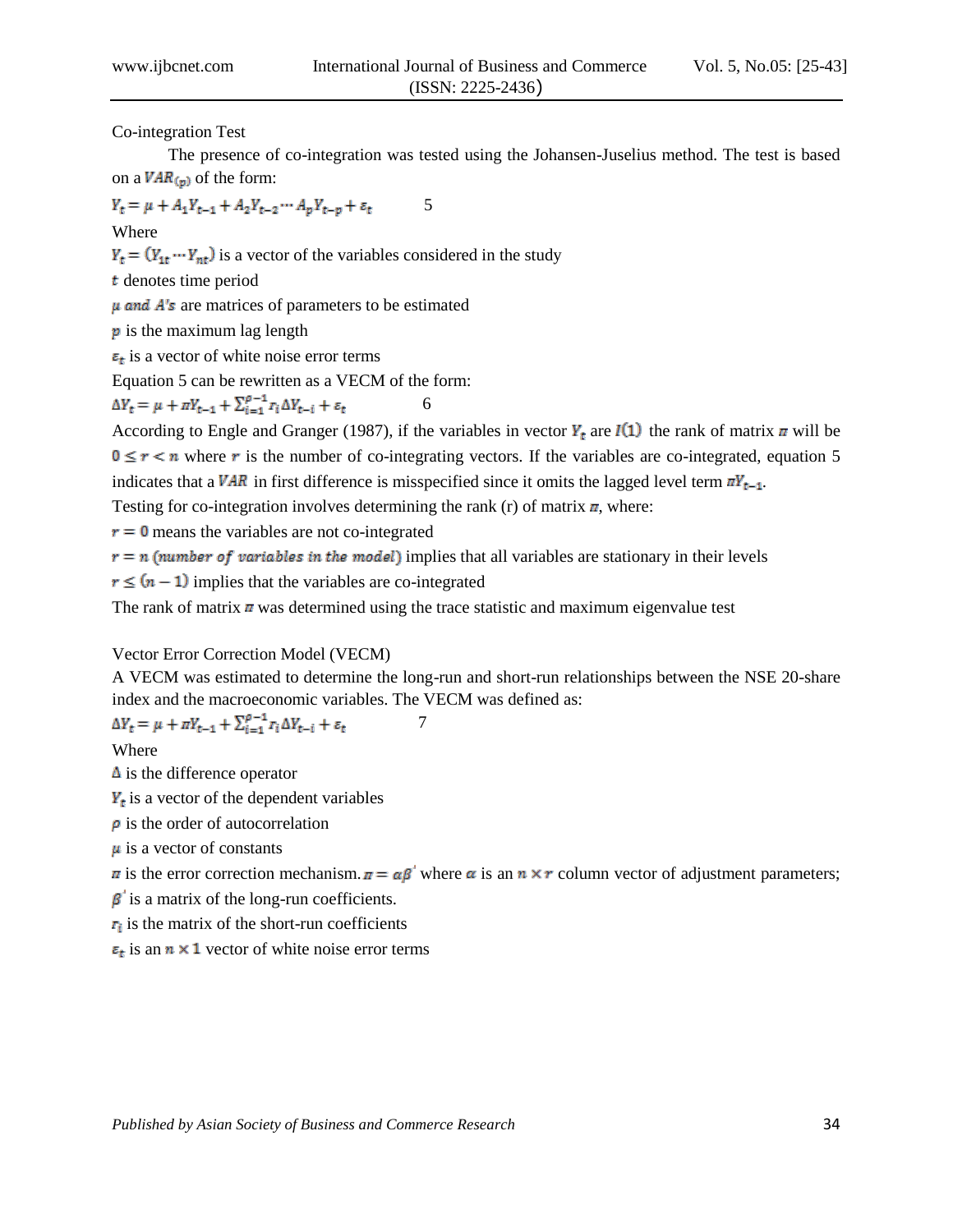# **4. EMPIRICAL RESULTS**

## *4.1 Descriptive Statistics*

The summary statistics are presented in table 4.1. There were a total of 249 observations per variable. The NSE 20-share index had a mean of 3636.306 with a standard deviation of 1207.559. This means that the index has been relatively volatile during the sample period. The NSE 20-share index and FTSE-100 index are negatively skewed, whereas the remaining variables are positively skewed. The kurtosis of all variables except 91-day T-bill rate are positive and less than 5, suggesting that their distribution is relatively flat.

Table 4.1: Descriptive statistics

| Variable                        | Mean     | Std.<br>deviation | Variance | <b>Skewness</b> | Kurtosis | Min. value   | Max.<br>value |
|---------------------------------|----------|-------------------|----------|-----------------|----------|--------------|---------------|
| <b>NSE</b><br>20-share<br>index | 3636.306 | 1207.559          | 1458198  | $-0.49683$      | 2.525349 | 1027         | 5774          |
| Inflation<br>rate<br>(Kenya)    | 8.59938  | 5.13471           | 26.36523 | 0.52334         | 2.07918  | 0.46         | 19.72         |
| $91$ -day<br>T-bill<br>(Kenya)  | 7.23118  | 3.56365           | 12.69957 | 0.82094         | 5.36978  | 0.83         | 20.56         |
| M <sub>3</sub>                  | 5.38434  | 2.76435           | 7.64165  | 0.20915         | 2.67422  | $\mathbf{1}$ | 12.4          |
| Inflation<br>rate<br>(EU)       | 2.22840  | 0.74005           | 0.54768  | 0.30242         | 4.09297  | 0.25         | 4.41          |
| <b>FTSE</b><br>100<br>index     | 5329.371 | 825.3419          | 681189.2 | $-0.26154$      | 2.04540  | 3567.4       | 6749.1        |
| $IP$ (EU)                       | 102.5949 | 5.20767           | 27.11987 | 0.37898         | 3.02194  | 89.98        | 114.71        |

# *4.2 Multi-collinearity Test*

The results of multi-collinearity test using variance inflation factor (VIF) are resented in table 4.2. The VIFs for all variables are less than 10 and the mean VIF is only 2.92. Thus, multi-collinearity is not a serious problem.

| Variable                | VIF  | 1/VIF    |
|-------------------------|------|----------|
| $LIP_{EU}$              | 6.76 | 0.148032 |
| LFTSE100 <sub>FII</sub> | 4.05 | 0.246982 |
| $LI_R$                  | 2.75 | 0.363416 |
| $LINE_{EU}$             | 1.61 | 0.621712 |

| Table 4.2: Multi-collinearity test results |  |
|--------------------------------------------|--|
|                                            |  |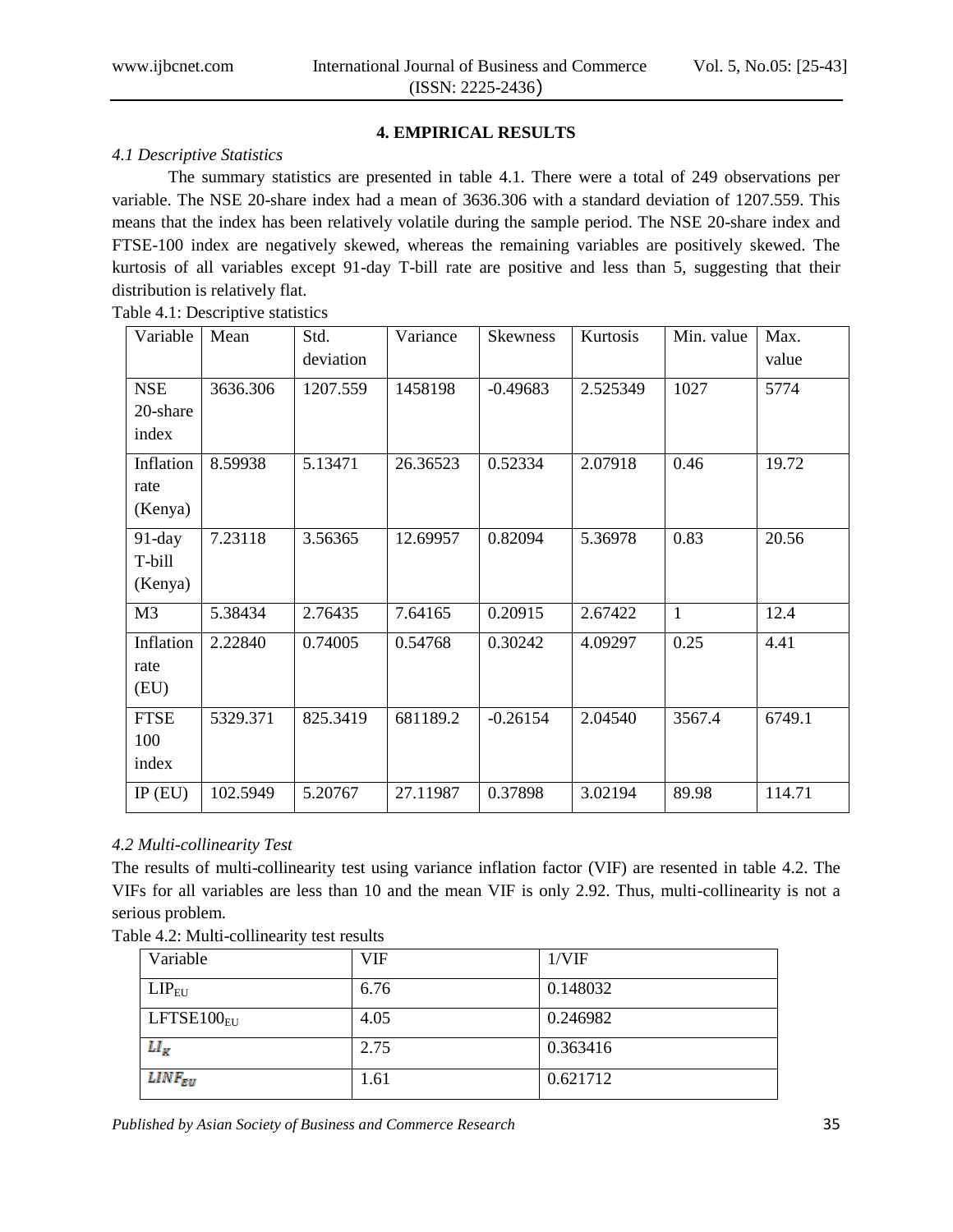| $LM3_{EU}$ | 1.29 | 0.777550 |
|------------|------|----------|
| $LINF_K$   | 1.08 | 0.926686 |
| Mean VIF   | 2.92 |          |

## *4.3 Unit Root Test Results*

The unit root test results are presented in table 4.3. The null hypothesis of a unit root cannot be rejected for all the variables in their levels. However, all the variables are stationary in their first difference.

| Variables       | Levels  | First difference |
|-----------------|---------|------------------|
|                 | p-value | p-value          |
| <b>LNSEI</b>    | 0.9673  | 0.0000           |
| $LINF_K$        | 0.9802  | 0.0000           |
| $LI_R$          | 0.8446  | 0.0000           |
| $LM3_{EU}$      | 0.5753  | 0.0000           |
| $LINF_{EU}$     | 0.1870  | 0.0000           |
| $LFTSE100_{EU}$ | 0.6781  | 0.0000           |
| $LIP_{EU}$      | 0.9223  | 0.0000           |

## Table 4.3: ADF test results

# *4.4 Co-integration Test Results*

Co-integration test results are presented in table 4.4. There are two co-integrating vectors at the 5 per cent significance level. This means that there is a long-run relationship between the NSE 20-share index and the dependent variables. Additionally, at least one unidirectional causal relationship exists as suggested by the Granger representation theorem. Table 4.4: Co-integration test results

| Number of observations $= 140$ |            |                 |                   |
|--------------------------------|------------|-----------------|-------------------|
| $Lags = 4$                     |            |                 |                   |
| Maximum rank                   | eigenvalue | Trace statistic | 5% critical value |
| $\Omega$                       |            | 185.8634        | 124.24            |
| $\mathbf{1}$                   | 0.37982    | 118.9783        | 94.15             |
| 2                              | 0.33076    | 62.7517*        | 68.52             |
| 3                              | 0.17109    | 36.4815         | 47.21             |
| $\overline{4}$                 | 0.11639    | 19.1580         | 29.68             |
| 5                              | 0.07432    | 8.3455          | 15.41             |
| 6                              | 0.03574    | 3.2501          | 3.76              |
| $\overline{7}$                 | 0.02295    |                 |                   |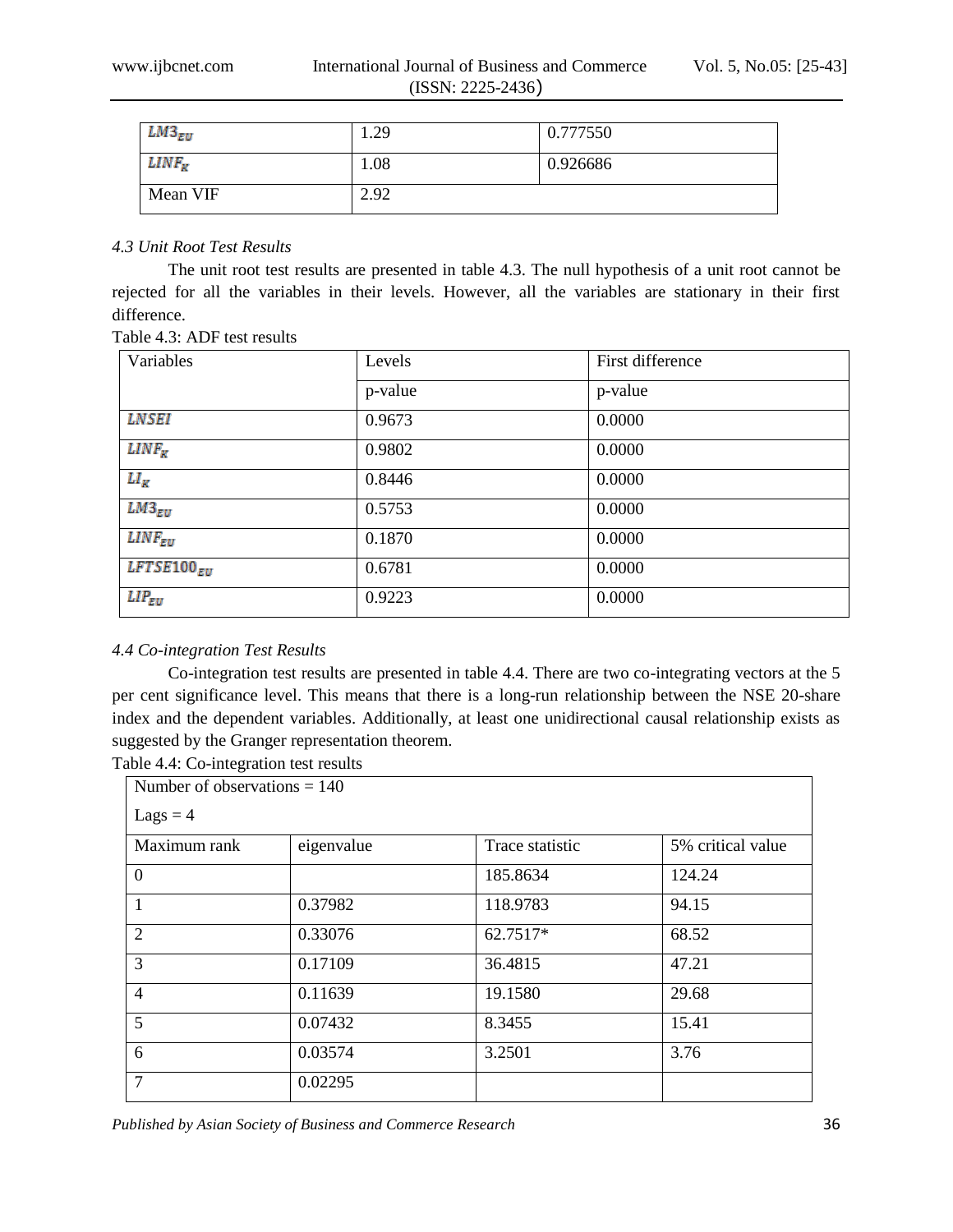## *4.5 Granger Causality Results*

Granger causality test results are presented in table 4.5. There is bidirectional causality between the NSE 20-share index and Kenya's inflation rate. There is also a unidirectional Granger causality running from 91-day T-bill rate to NSE 20-share index. This is consistent with Teker and Aykac (2013) and Hasan and Javed (2009). EU's industrial production index also Granger causes NSE 20-share index. The results mean that the NSE is an efficient market with respect to 91-day T-bill rate and EU industrial production index.

There is unidirectional causal relationship running from the NSE 20-share index to EU's inflation rate and FTSE 100 index. The unidirectional causality from the NSE 20-share index to EU's inflation rate is consistent with Ozbay (2009) and Gracia and Yu (2010). The results mean that the NSE 20-share index is a lead indicator for the EU inflation rate and FTSE 100 index.

| <b>LNSEI</b> as dependent variable                             | $Chi^2$ | $Prob > chi^2$ | Conclusion   |
|----------------------------------------------------------------|---------|----------------|--------------|
| Null hypothesis                                                |         |                |              |
| $LINF_R$ does not Granger cause LNSEI                          | 21.846  | 0.000          | Rejected     |
| $LI_R$ does not Granger cause LNSEI                            | 7.7259  | 0.005          | Rejected     |
| $LM3_{\text{EU}}$ does not Granger cause LNSEI                 | 0.91136 | 0.340          | Not rejected |
| $LINF_{EU}$ does not Granger cause LNSEI                       | 0.30998 | 0.578          | Not rejected |
| LFTSE100 $_{EU}$ does not Granger cause LNSEI                  | 1.4274  | 0.232          | Not rejected |
| $LIP_{EU}$ does not Granger cause LNSEI                        | 2.8     | 0.094          | Rejected     |
| <b>LNSEI</b> as independent variable                           |         |                |              |
| Null hypotheses                                                |         |                |              |
| LNSEI does not Granger cause $LINF_R$                          | 3.6281  | 0.057          | Rejected     |
| LNSEI does not Granger cause $LI_R$                            | 0.02568 | 0.873          | Not rejected |
| LNSEI does not Granger cause $LM3_{\text{EU}}$                 | 0.08333 | 0.773          | Not rejected |
| <b>LNSEI</b><br>$LINE_{EU}$<br>does<br>Granger<br>not<br>cause | 11.458  | 0.001          | Rejected     |
| LNSEI does not Granger cause LFTSE100 $_{EU}$                  | 36.581  | 0.000          | Rejected     |
| LNSEI does not Granger cause $LIP_{EU}$                        | 1.6403  | 0.2000         | Not rejected |

Table 4.5: Granger causality test results

# *4.6 The VECM Results*

The VECM results are presented in table 4.6. The adjustment parameter is significantly different from zero at 1 per cent significance level. Additionally, it has the expected negative sign. This means that deviation of the NSE 20-share index from its long-run equilibrium is corrected at a rate of 8.76 per cent per month. Thus, the NSE converges to its long-run equilibrium in approximately 12 months.

*Published by Asian Society of Business and Commerce Research* 37 In the short run, 91-day T-bill rate and Kenya's inflation rate have a positive and statistically significant relationship with the NSE 20-share index. This is consistent with Ratanapakorn and Sharma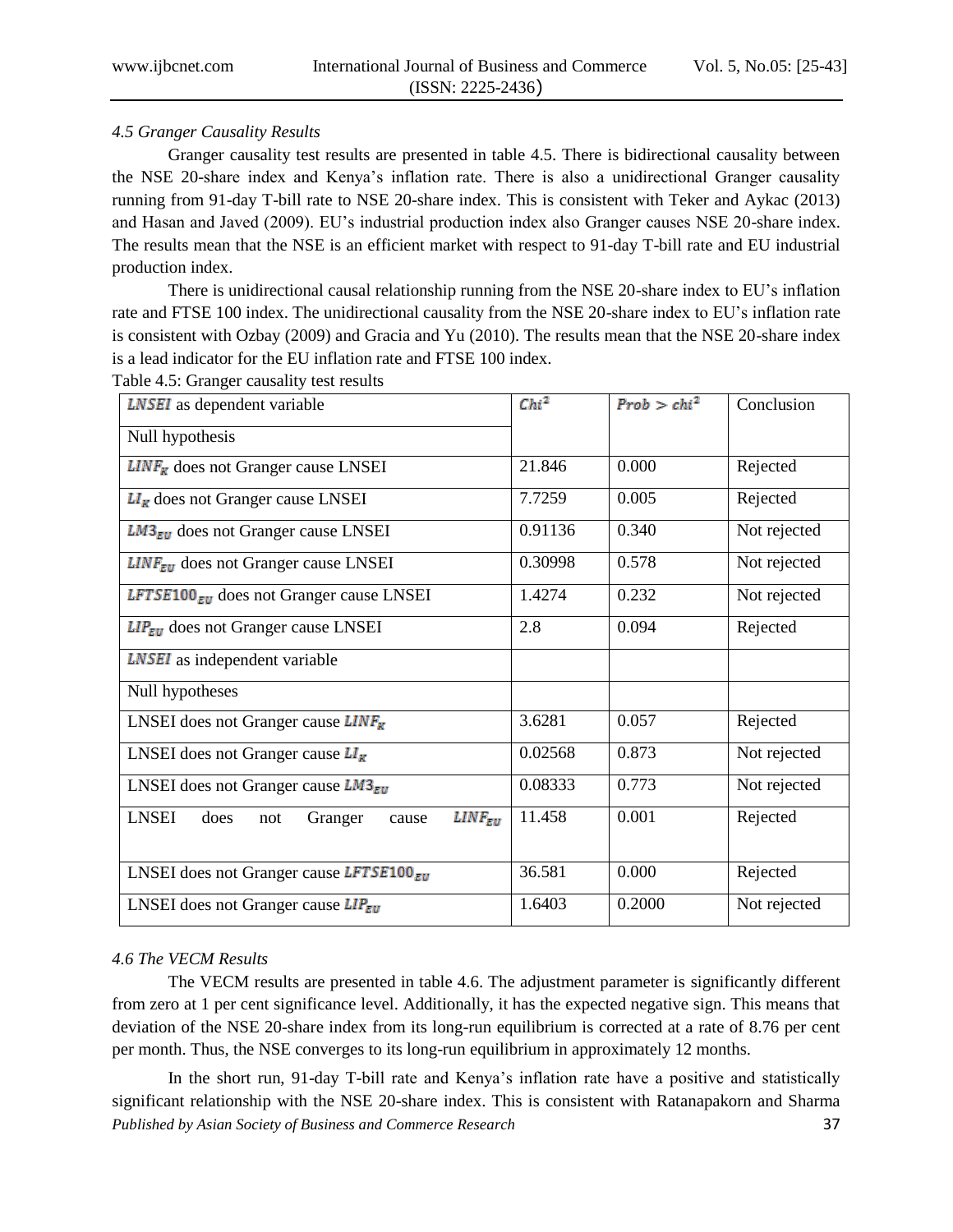(2007) and Kuwornu (2012) who found a positive relationship between 91-day T-bill rate and equity market indices in the US and Nigeria respectively. It also supports Adam and Tweneboah (2007) who found a positive relationship between inflation and equity market index. The results mean that a 1 per cent increase in 91-day T-bill rate and inflation increases the NSE 20-share index by approximately 0.06 and 0.05 per cent respectively. The positive relationship between 91-day T-bill rate and NSE-20 share index suggest that investors do not consider T-bill and equities as substitute investments in the short-run. The positive relationship between inflation and NSE 20-share index is consistent with Fisher (1930) who concluded that investing in equity securities is a hedge against inflation. The coefficients of the remaining variables are not statistically significant in the short run.

In the long-run, Kenya's 91-day T-bill rate has a positive and statistically significant relationship with the NSE 20-share index. The result means that a 1 per cent increase in 91-day T-bill rate increases the NSE 20-share index by approximately 0.15 per cent. The result is consistent with Ratanapakorn and Sharma (2007) in US; Kuwornu (2012) in Ghana; Maku and Atanda (2010) in Nigeria; Enyaah (2011) in Ghana; and Sohail and Hussain (2009) in Pakistan.

EU's M3 has a statistically significant positive relationship with NSE 20-share index. A 1 per cent increase in EU's M3 increases the NSE 20-share index by nearly 0.29 per cent. The result supports Maysami et al (2004); Mukherjee and Naka (1995); and Keray (2009) who found a positive relationship between M3 and equity market indices in Singapore, Japan, and Jamaica respectively. However, the result is at variance with Fama (1981) who found a negative relationship between money supply and equity market indices. The positive and statistically significant effect of EU's M3 on the NSE 20-share index is to be expected because an increase in quantity of money is likely to spur economic growth in the EU, thereby increasing demand for Kenya's exports in the region. The resulting improvement in export earnings and consumption in Kenya is likely to improve the NSE 20-share index.

EU's industrial production index has a negative and statistically significant relationship with the NSE 20-share index. This is inconsistent with a priori expectation and Akbar et al (2012) and Rahman et al (2009) who found a positive relationship between industrial production index and equity market index. However, it supports Hosseini et al (2011) who found a negative relationship between equity market index and industrial production index in China. The result means that a 1 per cent increase in EU industrial production index reduces NSE 20-share index by approximately 9.84 per cent. A possible explanation to the negative relationship is that improvement in economic growth proxied by industrial production is likely to increase equity securities returns in the EU. This can lead to a shift in capital from Kenya to the EU, thereby reducing the NSE 20-share index.

The coefficient of the FTSE 100 index is negative and significantly different from zero at 1 per cent significance level. The result means that a 1 per cent increase in FTSE 100 index reduces the NSE 20-share index by nearly 0.96 per cent. Alshogeathri (2011) and Malik and Hammoudeh (2007) also found that US S&P-500 index had a negative relationship with Saudi Arabia's equity market index. However, Anaraki (2010) found a positive relationship between US and EU market indices in the longrun. EU's inflation rate had a positive, but statistically insignificant relationship with the NSE 20-share index.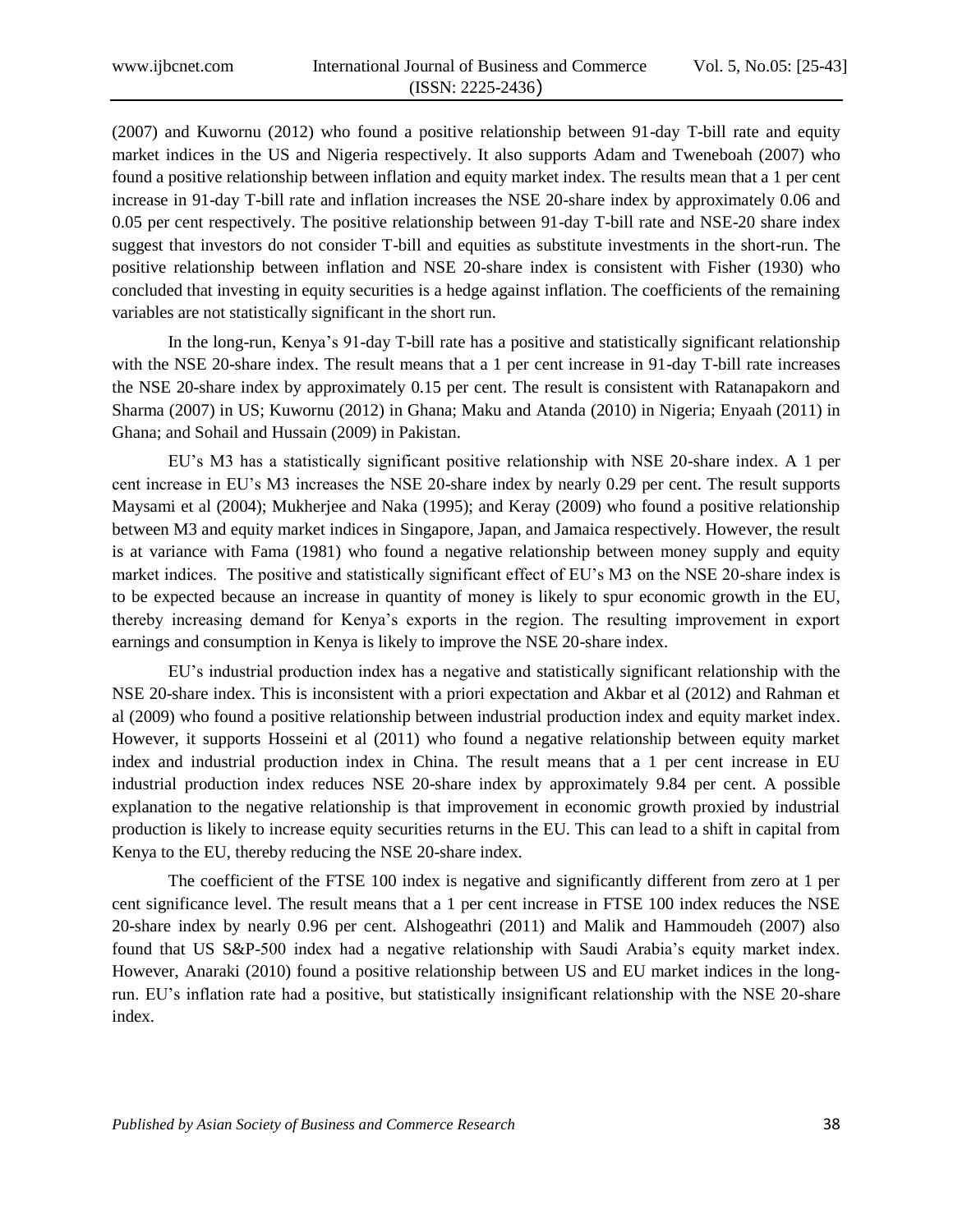|                 | Short-run relationship |            |       | Long-run relationship |            |       |
|-----------------|------------------------|------------|-------|-----------------------|------------|-------|
| <b>LNSEI</b>    | Coefficient            | Std. error | p> z  | Coefficient           | Std. error | p> z  |
| Adj. Parameter  | $-0.0876415$           | 0.032015   | 0.006 |                       |            |       |
| <b>LNSEI</b>    | 0.0079589              | 0.0929512  | 0.932 | 1                     |            |       |
| $LINF_{K}$      | 0.0454637              | 0.0246708  | 0.065 | $\overline{0}$        | Omitted    |       |
| $LI_{K}$        | 0.0595328              | 0.0346749  | 0.086 | 0.1537915             | 0.0594843  | 0.010 |
| $LM3_{EU}$      | 0.0344731              | 0.0210183  | 0.101 | 0.2862207             | 0.0474586  | 0.000 |
| $LINF_{EII}$    | $-0.0157508$           | 0.0364561  | 0.666 | 0.0021416             | 0.1325327  | 0.987 |
| $LFTSE100_{EU}$ | $-0.179667$            | 0.1486519  | 0.227 | $-0.9639686$          | 0.3648232  | 0.008 |
| $LIP_{EU}$      | 0.4457307              | 0.5138891  | 0.386 | $-9.837673$           | 1.519328   | 0.000 |
| Constant        | $-0.010265$            | 0.005387   | 0.057 | 45.01379              |            |       |

Table 4.6: VECM results

*Where \*, \*\*, \*\*\* mean statistically significant at 10%, 5%, and 1% significance level respectively*

## *4.7 Serial Autocorrelation Test Results*

The Lagrange-multiplier test for serial autocorrelation results are presented in appendix 1. The null hypothesis of no autocorrelation at lag 4 cannot be rejected. This mean that lag 4 is the appropriate lag length and the model was not misspecified.

## *4.8 Stability Test Results*

The model (VECM) had 7 endogenous variables and 2 co-integrating equations. Thus, it had 5 unit eigenvalues and all the remaining eigenvalues fall within the unit circle as indicated in appendix 2. This means that the model is stable.

## **5. CONCLUSIONS AND POLICY RECOMMENDATIONS**

The main objective of this study was to determine the effects of select domestic and foreign macroeconomic variables on the NSE 20-share index. The results show that causal relationships exist between NSE 20-share index and Kenya's 91-day Treasury bill rate and EU's industrial production index. In addition, the NSE 20-share index converges to its long-run equilibrium in nearly one year. In the shortrun, Kenya's 91-day T-bill rate had a positive effect on the NSE 20-share index, suggesting that 91-day T-bill and equity securities are not substitute investments. Kenya's inflation rate also had a positive effect on the NSE 20-share index. In the long-run, Kenya's 91-day T-bill rate and EU's M3 had a positive effect on the NSE 20-share index. However, EU's industrial production index had a negative effect on the NSE 20-share index. Similarly, FTSE 100 index had a negative effect on the NSE 20-share index. In light of these results, investors at the NSE should consider changes in Kenya's 91-day T-bill rate and inflation rate, as well as, EU's M3 and industrial production index when investing. The government should take measures to prevent or alleviate the negative effects of financial contagion that might arise as investors at the NSE respond to changes in EU macroeconomic fundamentals.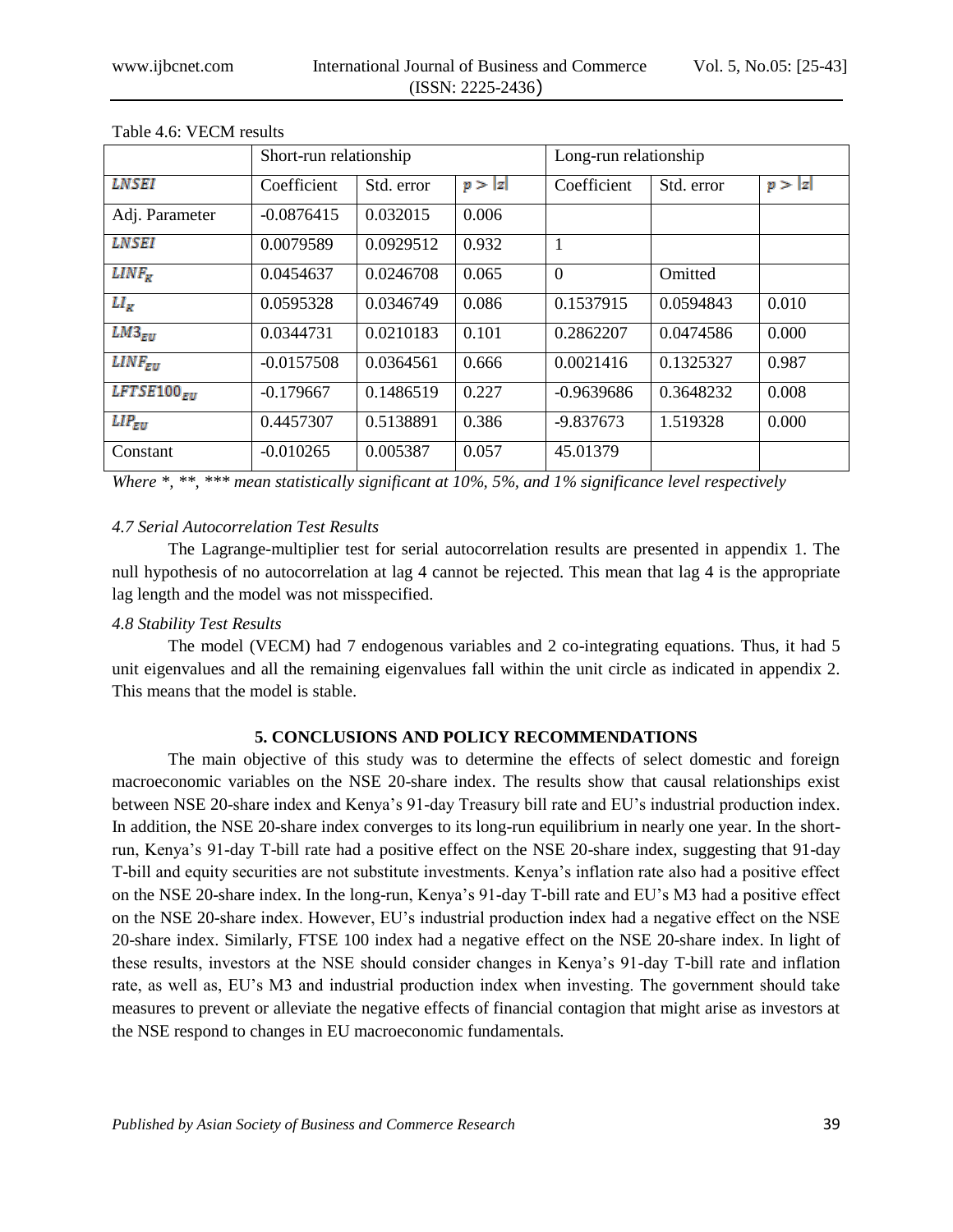#### **REFERENCES**

- [1]. Adam, A., & Tweneboah, G. (2007). *Macroeconomic factors and stock market movement: Evidence from Ghana.* Leicester: University of Leicester.
- [2]. Addo, A., & Sunzuoye, F. (2013). The impact of Treasury bill rate and interest rate on stock market returns: Case of Ghana Stock Exchange. *Research Journal of Economics, Business, and ICT, 8*(1), 1-10.
- [3]. Akbar, M., Ali, S., & Khan, F. (2012). The relationship of stock prices and macroeconomic variables revisited: evidence from Karachi Stock Exchange . *African Journal of Business Management, 6*(4), 1315-1322.
- [4]. Ali, S., Butt, B., & Rehman, K. (2011). Co-movement between emerging and developed stock markets: An investigation through co-integration analysis. *World Applied Sciences Journal, 12*(4), 395-403.
- [5]. Alshogeathri, M. (2011). *Macroeconomic determinants of the stock market movements: Empirical evidence from the Saudi Stock Market.* Manhattan: Kansas State University.
- [6]. Anaraki, N. (2010). The European stock market impulse to the US financial crisis. *Journal of International Business and Cultural Studies, 1*(2), 1-7.
- [7]. Azeez, A., & Yonezawa, Y. (2003). Macroeconomic factors and the emprical ontent of the arbitrage pricing theory in the Japanese stock market. *Japan and the World Economy, 18*(4), 568- 591.
- [8]. Bellalah, M., & Masood, O. (2013). *Impact of macroeconomic factors on stock exchange prices: Evidence from USA, Japan, and China.* Pontoise: University of Cergy Pontoise.
- [9]. Central Bank of Kenya. (2015). *Rates and statistics.* Retrieved from https://www.centralbank.go.ke/index.php/rate-and-statistics/macroeconomic-statistics
- [10]. Chen, N., Roll, R., & Ross, S. (1986). Economic forces and the stock market. *Journal of Business, 59*(3), 383-403.
- [11]. Cochrane, J. (1998). *Asset pricing.* Chicago: University of Chicago Press.
- [12]. Culp, C., & Cochrane, J. (2003). *Equilibrium asset pricing and discount factors: Overview and implications for derivatives and risk management.* Chicago: The University of Chicago.
- [13]. Engle, F., & Granger, J. (1987). Co-integration and error correction: Representation estimation and testing. *Econometrica*, *55*(4), 251-276.
- [14]. Enyaah, C. (2011). *An analysis of the effects of interest rate and exchnage rate chnages on stock market returns: Evidence of Ghana Stock Exchnage.* Accra: Kwame Nkrumah University of Science and Technology.
- [15]. Fama, E. (1970). *Efficient capital markets.* Chicago: University of Chicago Press.
- [16]. Fama, F. (1981). stock returns, real activity, inflation and money. *American Economic Review, 7*(1), 545-565.
- [17]. Fisher, I. (1930). *The theory of interest.* New York: Macmillan.
- [18]. Gertz, G. (2009). *Kenya's trade liberalization of the 1980s and 1990s.* Doha: Camegie Endowment for International Peace's Trade, Equity and Development Program.
- [19]. Gracia, J., & Yu, Y. (2010). *International determinants of stock market performance in China: A co-integration approach.* Bristol: University of West England.
- [20]. Granger, W. (1969). Investigating causal relations by economic models and cross spectral methods. *Econometrica*, *37*(1), 428-438.
- [21]. Hasan, A., & Javed, T. (2009). An empirical investigation of the causal relationship among monetary variables and equity returns. *Lahore Journal of Economics, 14*(1), 115-137.
- [22]. Hassan, W., & El-Gezery, K. (2010). *The effect of macroeconomic variables on stock returns in the emerging markets: The case of Egypt.* Alexandria: Pharos University.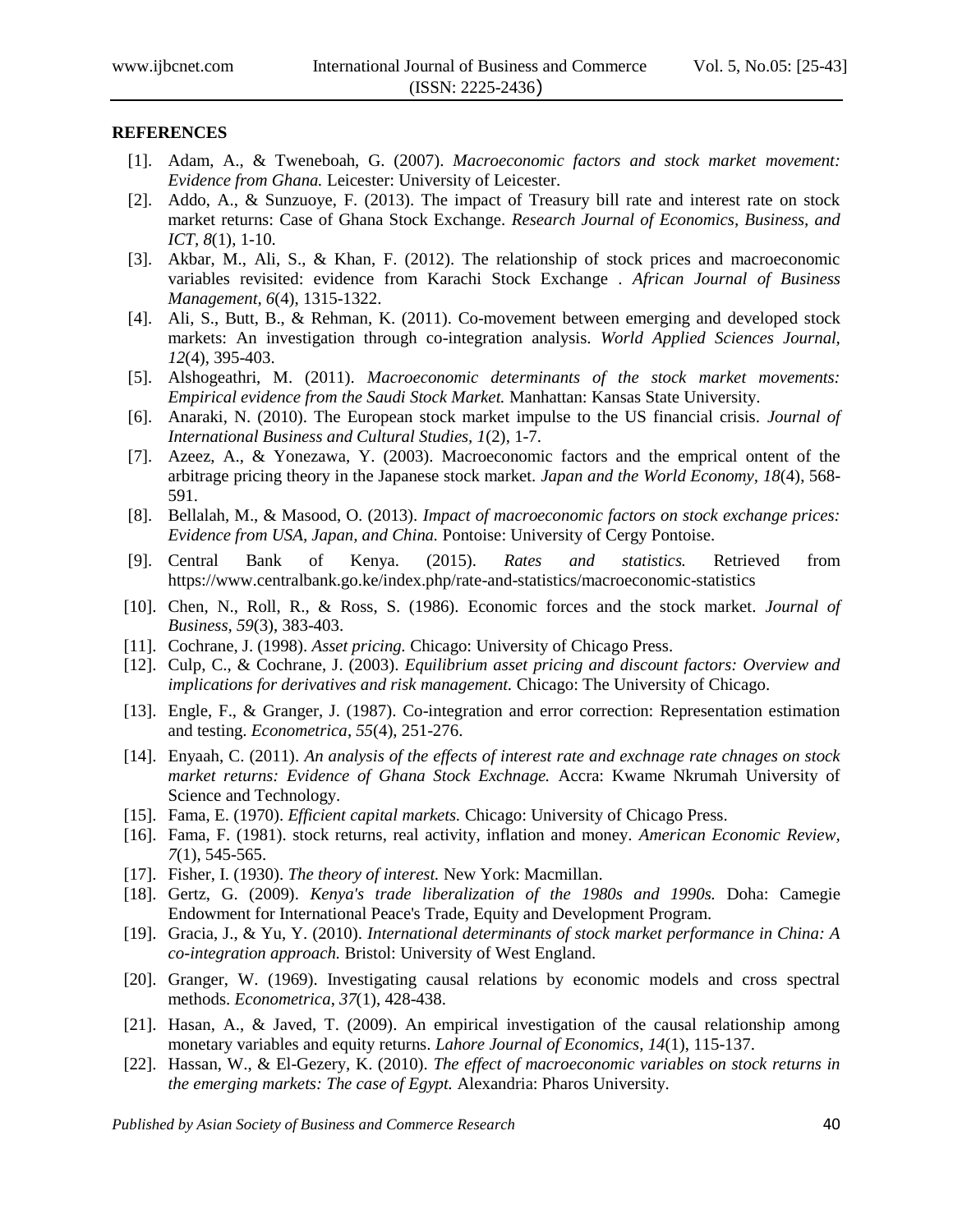- [23]. Hendry, D., & Juselius, K. (1999). *Explaining co-integration analysis.* Florance: European University Institute.
- [24]. Hosseini, S., Ahmad, Z., & Lai, Y. (2011). The role of macroeconomic variables on stock market index in China and India. *International Journal of Economics and Finance 3*(6), 233-238.
- [25]. Hussin, M., Muhammad, F., Abu, M., & Awang, S. (2012). Macroeconomic variables and Malaysian Islamic Stock Market: A time-series analysis. *Journal of Business Studies Quarterly, 3*(4), 1-13.
- [26]. Jones, C. (2010). *Investments: Principles and concepts.* New Delhi: John Wiley and Sons.
- [27]. Junkin, K. (2011). *Macroeconomic determinants of stock market behavior in South Africa.* Durban: Rhodes University.
- [28]. Keray, R. (2009). *Is there a long-run relationship between stock prices and monetary variables? Evidence from Jamaica.* Kingston: Bank of Jamaica.
- [29]. Kimani, D., & Mutuku, C. (2013). Inflation dynamics on the overall stock market performance: The case of Nairobi Securities Echange in Kenya. *Economics and Finance Review, 2*(11), 1-11.
- [30]. KNBS. (2013). *Statistical Abstract.* Nairobi: Government Press.
- [31]. Kralik, L. (2012). *Macroeconomic variables and stock market evolution.* Bucharest: Academy of Economic Studies.
- [32]. Kuwornu, J. (2012). Effect of macroeconomic variables on the Ghanian stock market returns: A co-integration analysis. *Agris on-line Papers in Economics and Informatics, 4*(2), 1-12.
- [33]. Maku, O., & Atanda, A. (2010). *Determinants of stock market performance in Nigeria: Long-run analysis.* Abuja: Datatric Research Consulting.
- [34]. Malik, F., & Hammoudeh, S. (2007). Shock and volatility transmission in the oil, US, and Gulf equity markets. *Internationl Review of Economics and Finance, 16*(3), 357-368.
- [35]. Maysami, C., Howe, C., & Hamaz, A. (2004). Relationship between macroeconomic variables and stock market indices: Co-integration evidnece from stock exchange of Singapore's All-Sector Indices. *Journal Penguruson, 24*(1), 47-77.
- [36]. Mukherjee, K., & Naka, A. (1995). Dynamic relations between macroeconomic variables and the Japanese stock market: an application of a vector error correction model. *Journal of Financial Research, 2*(1), 223-237.
- [37]. Muthika, S., & Sakwa, M. (2009). *Can macroeconomic indicators be used as predictors of the stock exchange index trend?* Nairobi: Jomo Kenyatta University of Agriculture and Technology.
- [38]. Naik, P., & Padhi, P. (2012). The impact of macroeconomic fundamentals on stock prices revisited: Evidence from Indian data. *Eurasian Journal of Business and Economics 5*(10), 25-44.
- [39]. Nesseh, A., & Straus, J. (2000). Stock prices and domestic and international macroeconomic activities: A co-integration approach. *Quarterly Review of Economic and Finance, 1*(40), 619- 636.
- [40]. Ochieng, E., & Oriwo, E. (2012). The relationship between macroeconomic variables and stock market performance in Kenya. *DBA Africa Management Review, 3*(1), 38-49.
- [41]. Ozbay, E. (2009). *The relationship between stock returns and macroeconomic factors: Evidence for Turkey.* Instanbul: University of Exeter.
- [42]. Rahman, A., Noor, M., & Fauziah, T. (2009). Macroeconomic determinants of Malaysian stock market. *African Journal of Business Management, 3*(3), 95-106.
- [43]. Ratanapakorn, O., & Sharma, C. (2007). Dynamic analysis between US stock returns and the macroeconomic variables . *Applied Financial Economics, 17*(1), 369-377.
- [44]. Roll, R., & Rose, S. (1980). An empirical investigation of the Abitrage Picing Thoery. *Journal of Finance, 35*(5), 1073-1103.
- [45]. Samitas, A., & Kenourgios, D. (2007). Macroeconomic factors' influence of new European Union countries' stock returns: The case of four transtion economies. *International Journal of Financial Services Management, 2*(1), 34-49.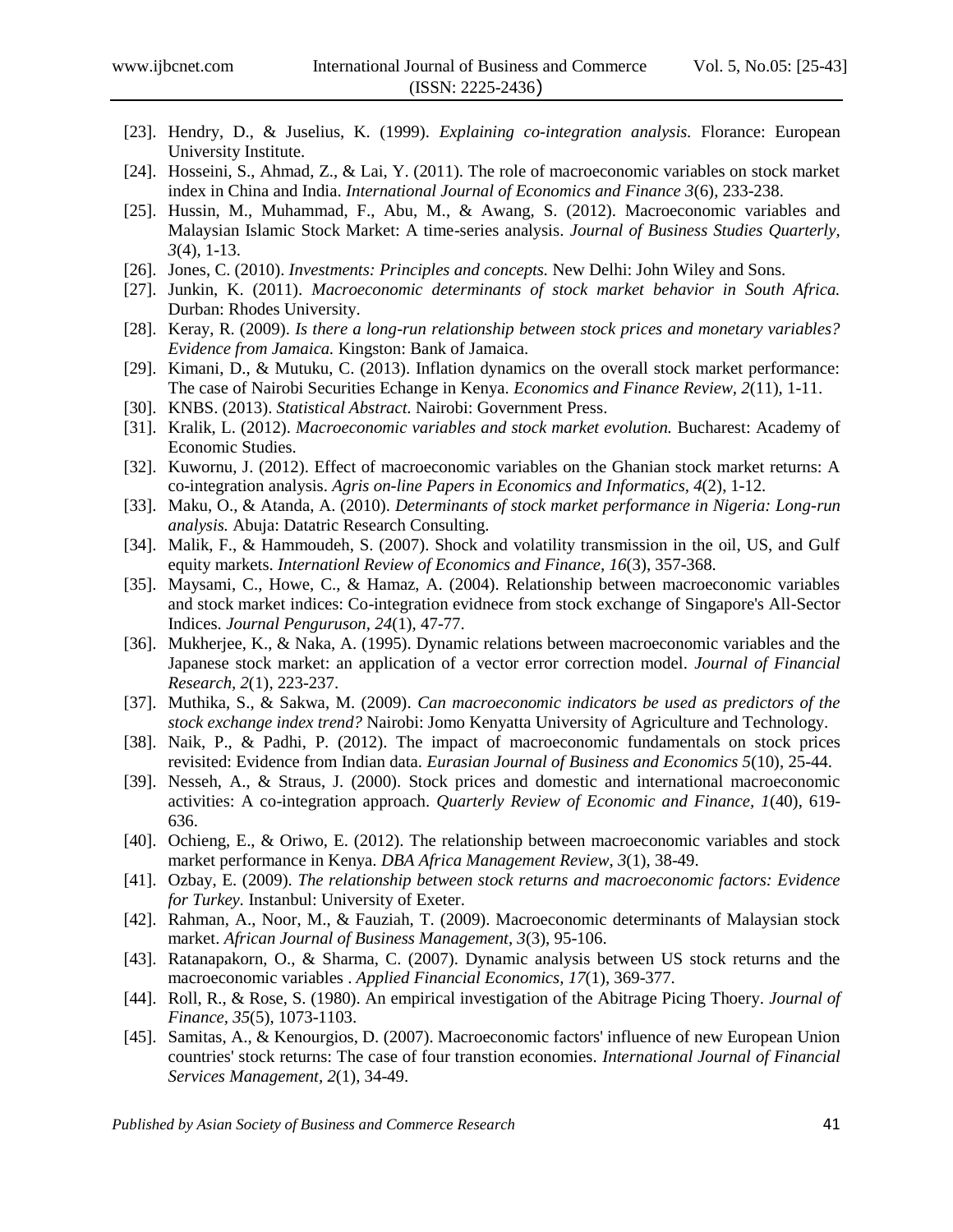- [46]. Savasa, F., & Samiloglub, F. (2010). *The impact of macroeconomic variables on stock returns in Turkey: An ARDL bounds testing approach.* Aksaray: University of Aksaray.
- [47]. Shubiri, F. (2010). Analaysis of the stock market price movement. *International Journal of Business and Management, 5*(10), 137-143.
- [48]. Sohail, N., & Hussain, Z. (2009). Long-run and short-run relationship between macroeconomic variables and stock prices in Pakistan: The case of Lahore Stock Exchange . *Pakistan Economic and Social Review, 47*(2), 183-198.
- [49]. Teker, D., & Aykac, E. (2013). Granger causality relation between interest rates and stock markets: Evidence from emerging markets. *European Journal of Business and Social Sciences, 10*(2), 63-73.
- [50]. Terfa, A. (2010). Stock market reaction to selected macroeconomic variables in the Nigerian economy. *Journal of Applied Statistics, 2*(1), 61-71.
- [51]. Vera-Juarez, M., & Garza-Gracia, J. (2010). *Who influences Latin America stock market returns? China vs. USA.* Bristol: University of West England.
- [52]. Williiams, J., & Liao, A. (2006). *Integration, price discovery, and volatility transmission: Evidence from FX and stock market in th BRICs.* Bangor: University of Wales.
- [53]. Yahyazadehfar, M., & Babaie, A. (Middle East Journal of Scientific Research, 11(4). 2012. *Macroeconomic variables and stock prices: New evidence from Iran*, 408-415.